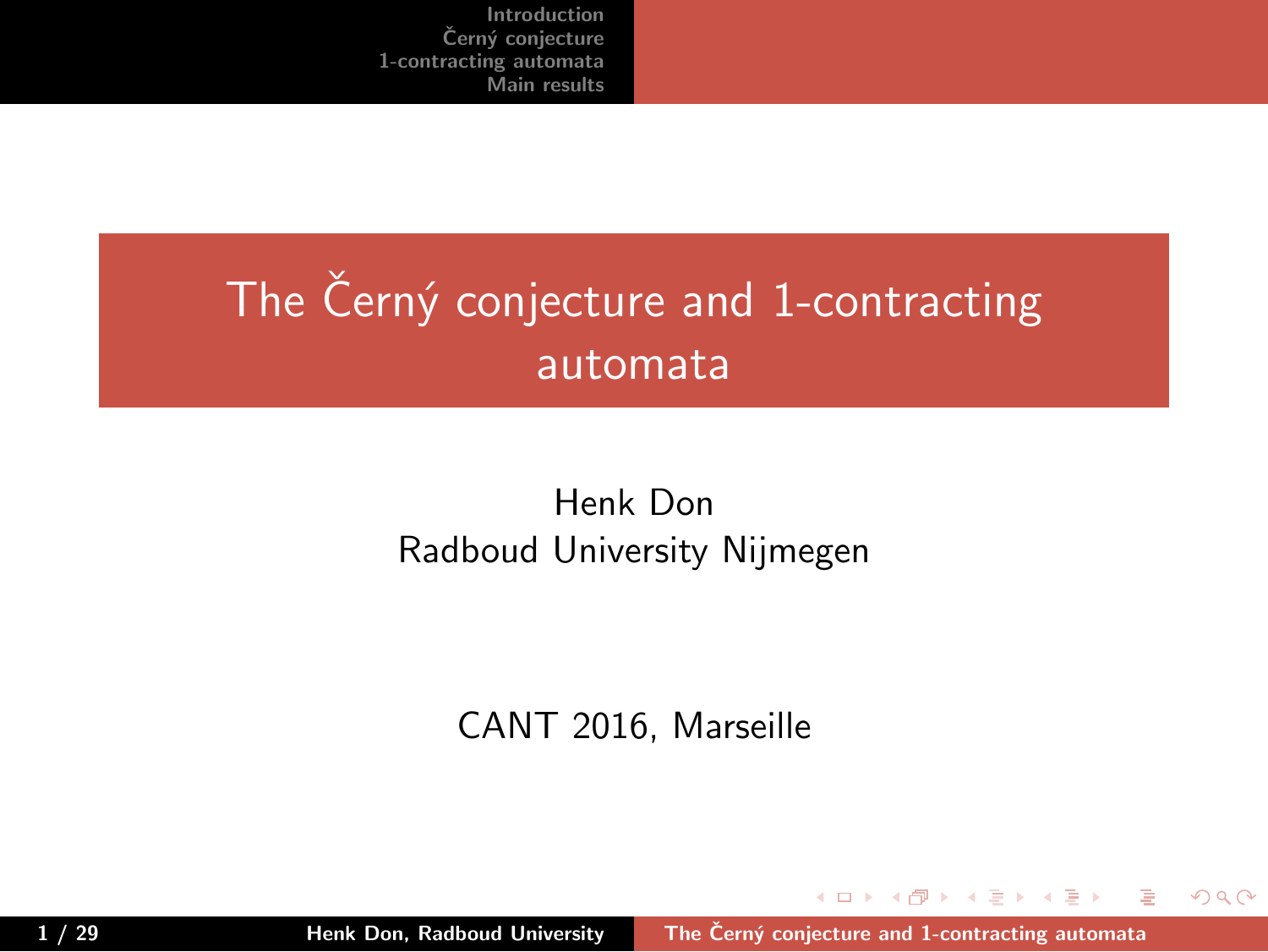Table of contents

- **1** Introduction
- **2** Černý conjecture
- **3** 1-contracting automata
- **4** Main results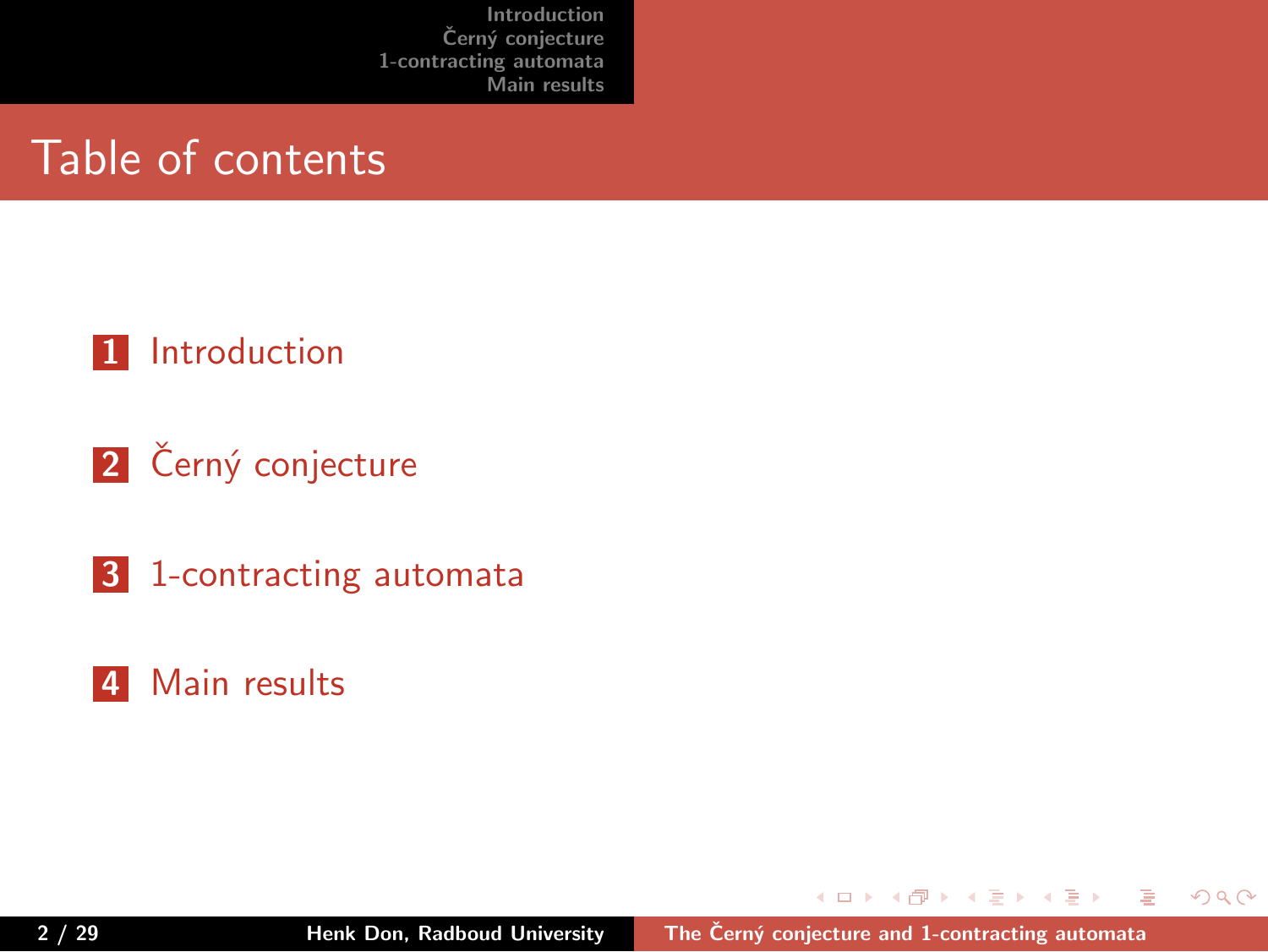**Introduction**<br>Černý conjecture<br>1-contracting automata<br>Main results **Deterministic finite automata Synchronization Example by Cern´y: ˇ** *C*<sup>4</sup> **Power automaton for** *C*4



State set:  $Q = \{1, 2, 3, 4\}$ . Number of states:  $n = 4$ .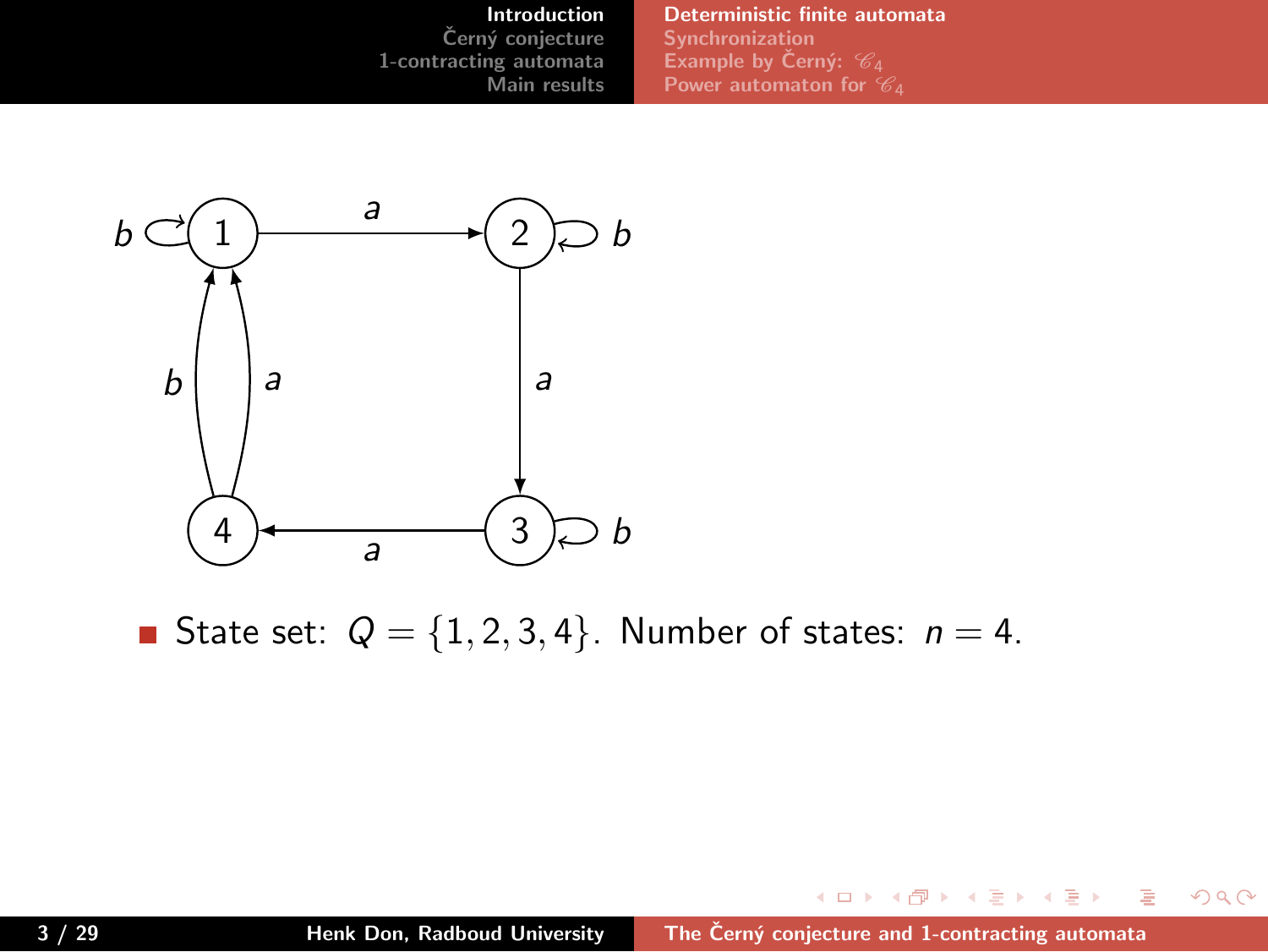**Introduction**<br>Černý conjecture<br>1-contracting automata<br>Main results **Deterministic finite automata Synchronization Power automaton for** *C*4



- State set:  $Q = \{1, 2, 3, 4\}$ . Number of states:  $n = 4$ .
- Set of symbols:  $\Sigma = \{a, b\}$ .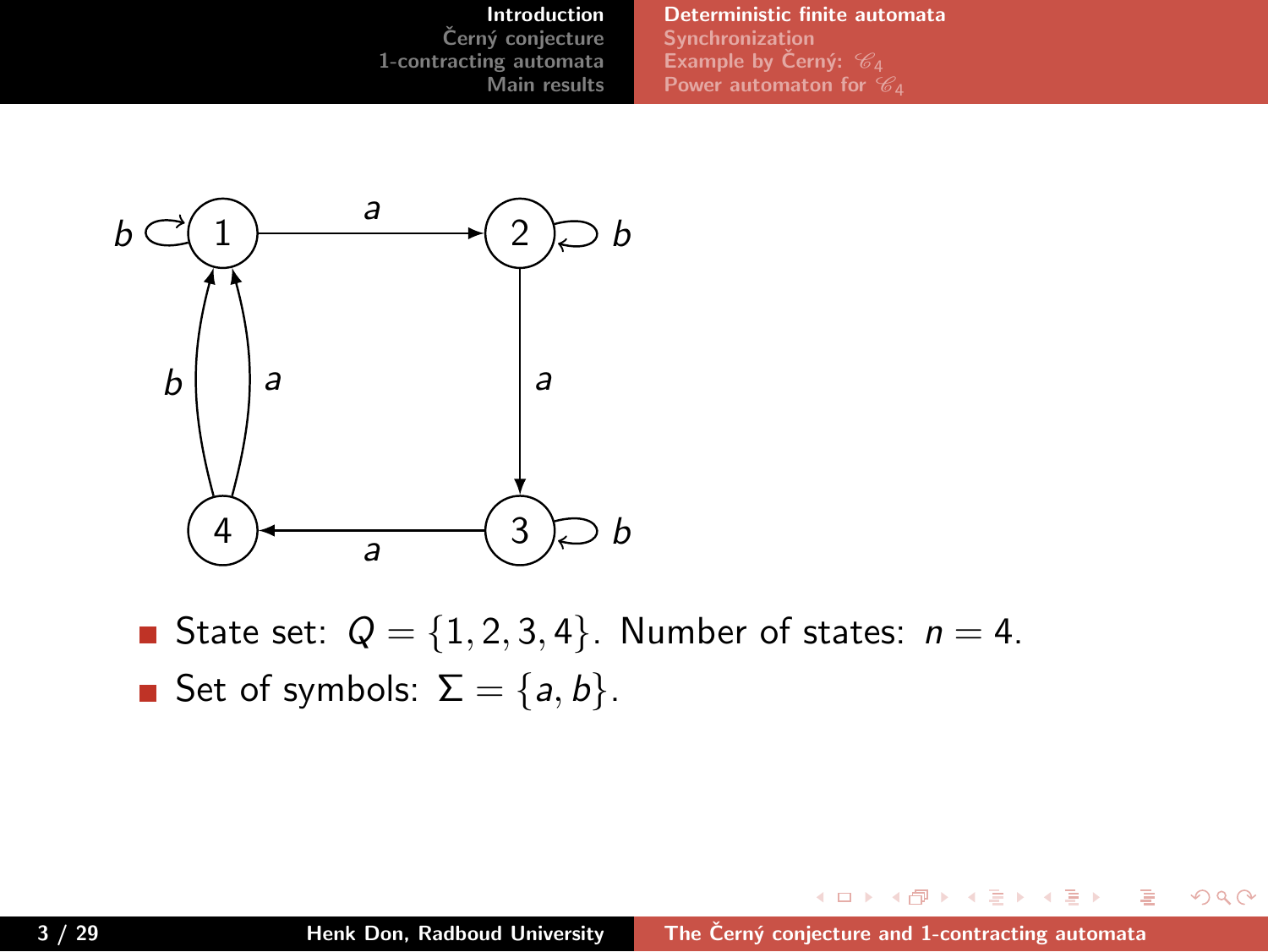**Introduction Cern´y conjecture ˇ 1-contracting automata Main results Deterministic finite automata Synchronization Power automaton for** *C*4



- State set:  $Q = \{1, 2, 3, 4\}$ . Number of states:  $n = 4$ .
- Set of symbols:  $\Sigma = \{a, b\}$ . Words: e.g. *abba*.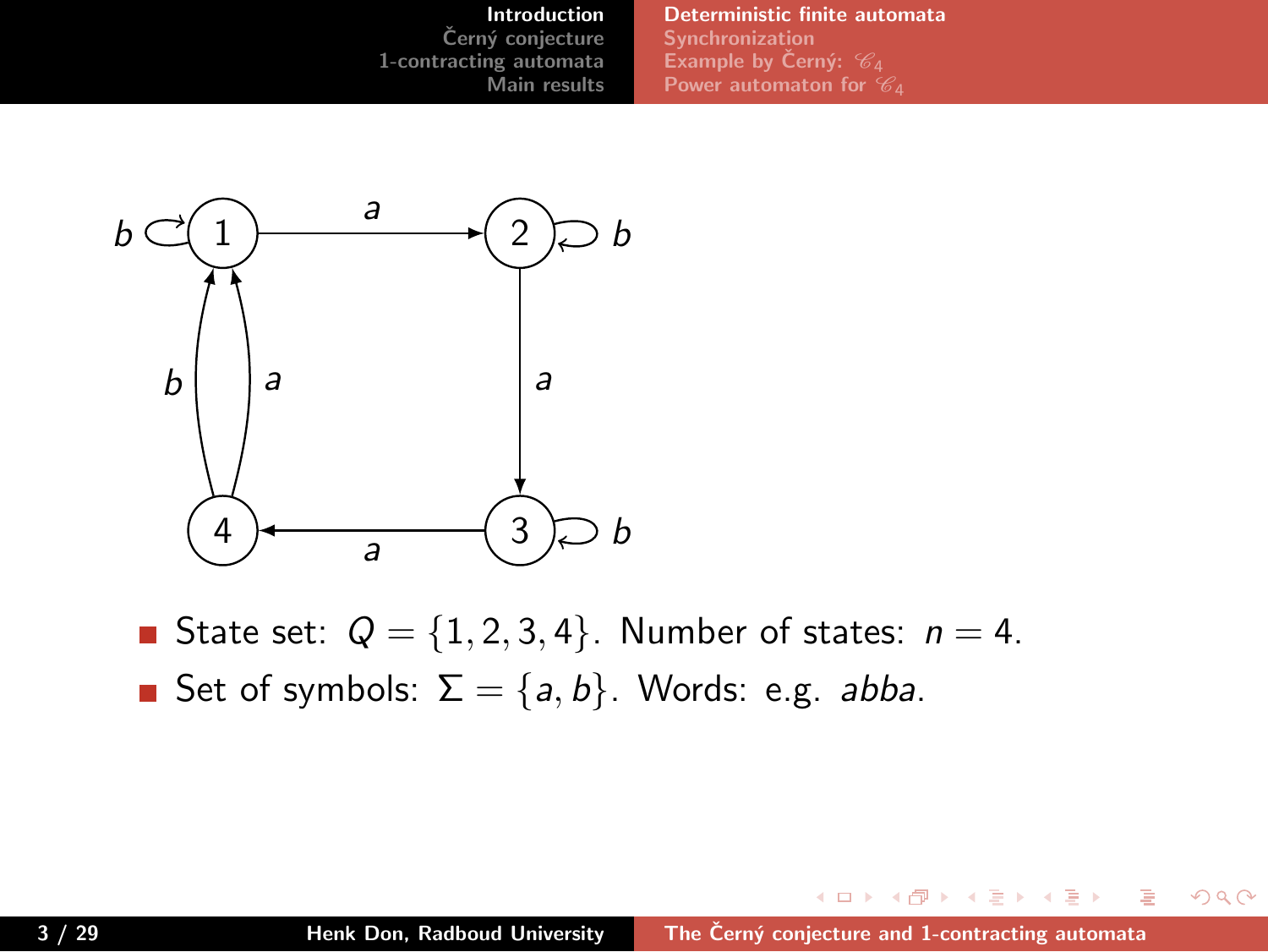#### **Introduction Cern´y conjecture ˇ 1-contracting automata Main results Deterministic finite automata Synchronization Power automaton for** *C*4



- State set:  $Q = \{1, 2, 3, 4\}$ . Number of states:  $n = 4$ .
- Set of symbols:  $\Sigma = \{a, b\}$ . Words: e.g. *abba*.
- **Transitions:** e.g.  $1a = 2$ ,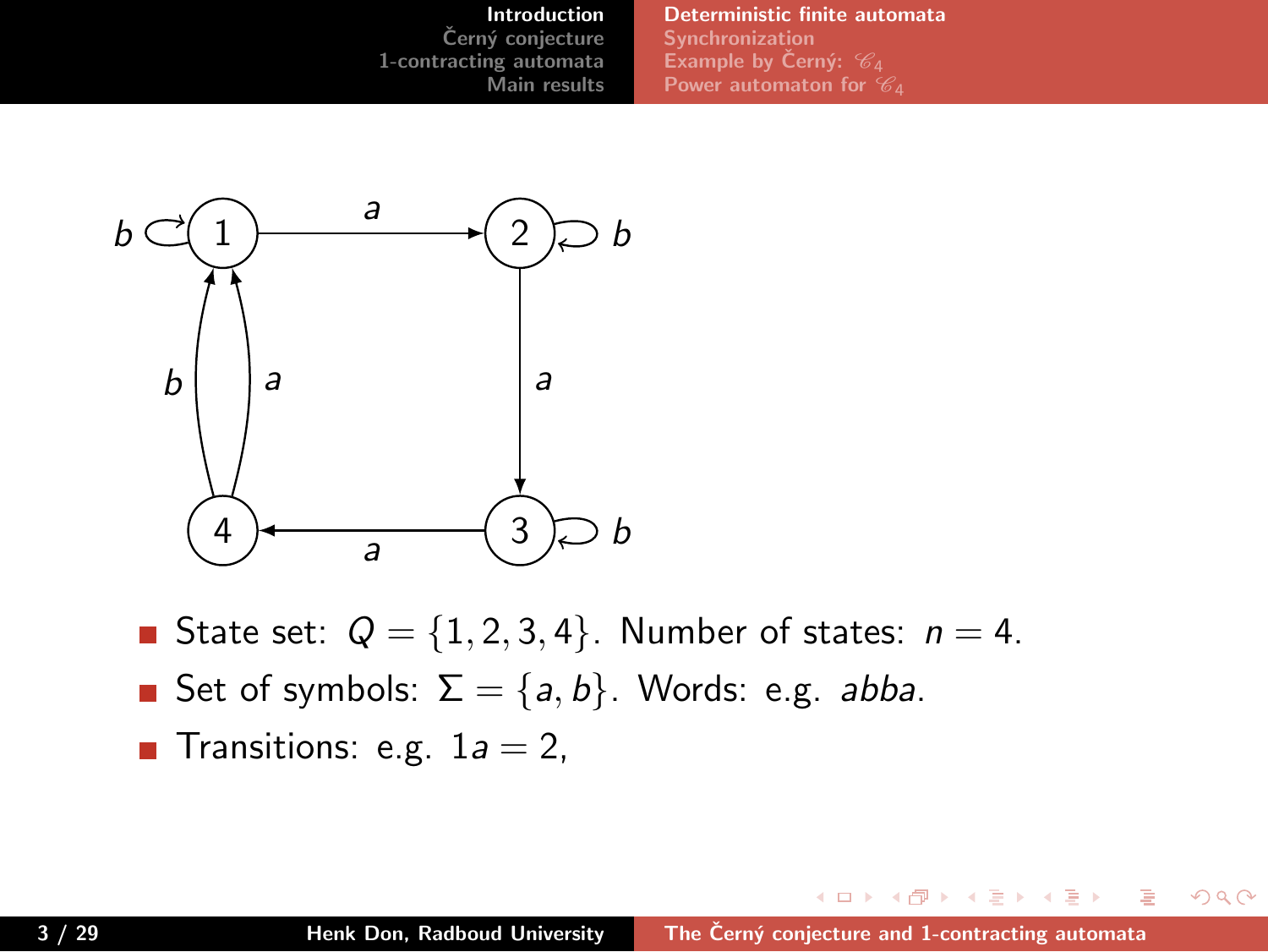#### **Introduction Cern´y conjecture ˇ 1-contracting automata Main results Deterministic finite automata Synchronization Power automaton for** *C*4



- State set:  $Q = \{1, 2, 3, 4\}$ . Number of states:  $n = 4$ .
- Set of symbols:  $\Sigma = \{a, b\}$ . Words: e.g. *abba*.
- **Transitions:** e.g.  $1a = 2$ ,  $1abba = 3$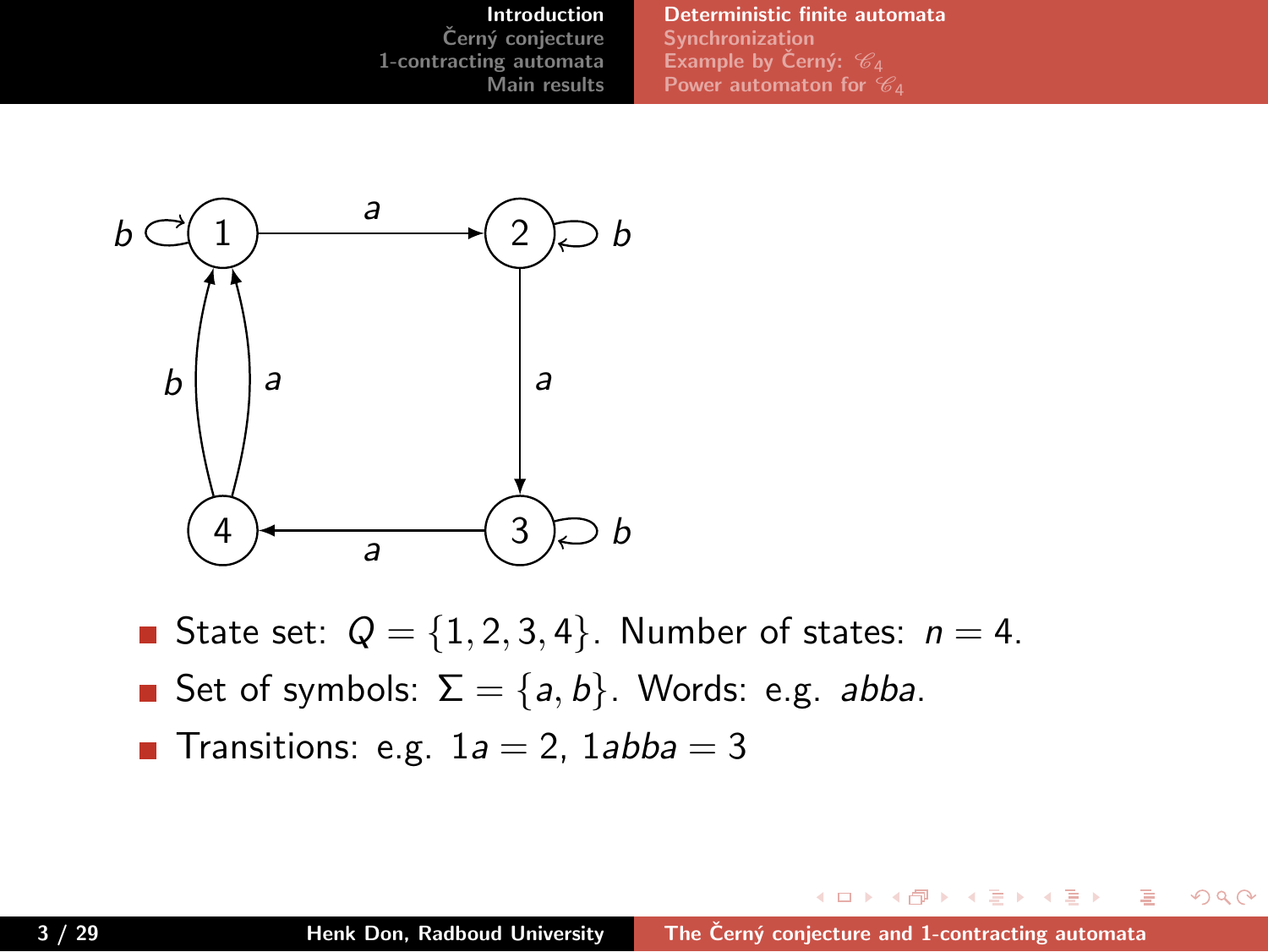#### **Introduction** Černý conjecture **1-contracting automata Main results Deterministic finite automata Synchronization Power automaton for** *C*4



- State set:  $Q = \{1, 2, 3, 4\}$ . Number of states:  $n = 4$ .
- Set of symbols:  $\Sigma = \{a, b\}$ . Words: e.g. *abba*.
- Transitions: e.g.  $1a = 2$ ,  $1abba = 3$  and  $\{1, 4\}$   $b = 1$ .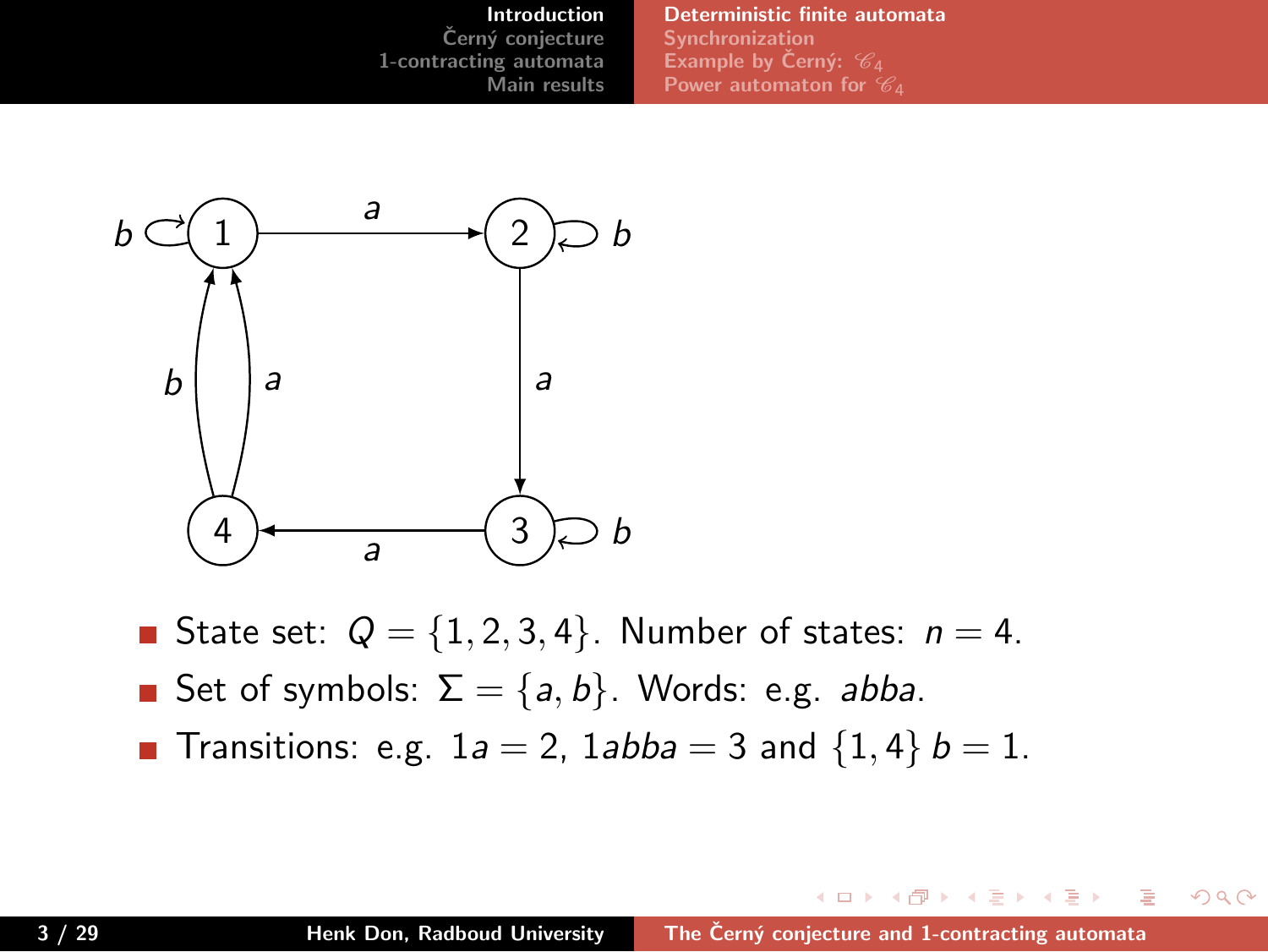**Deterministic finite automata Synchronization Power automaton for** *C*4

## Definition (Synchronizing word)

- A DFA is *synchronizing* if there exists a word *w ∈* Σ *∗* and a state  $q_s \in Q$  such that  $qw = q_s$  for all  $q \in Q$ .
- The word *w* is called a *synchronizing word*.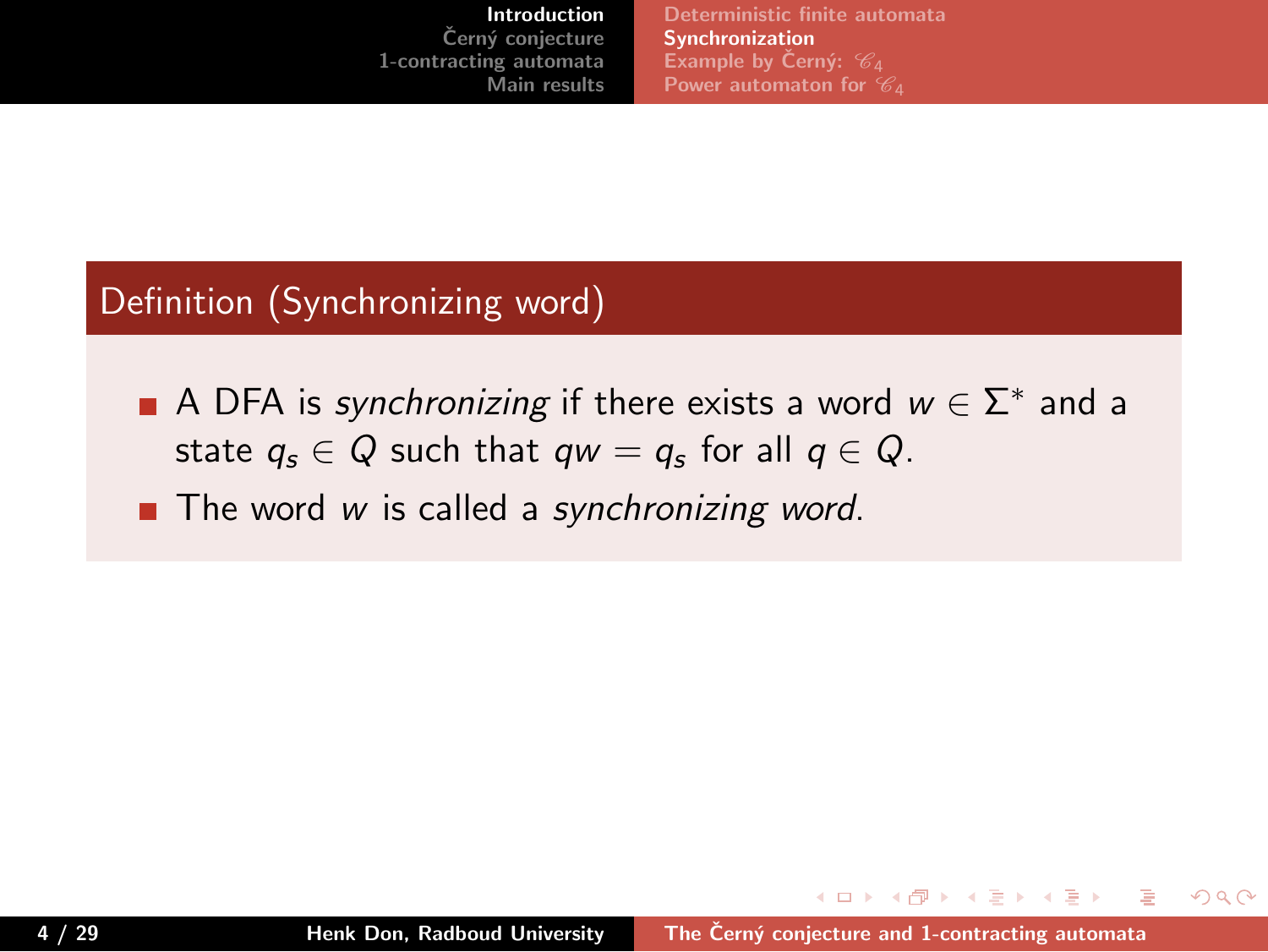**Deterministic finite automata Synchronization Power automaton for** *C*4

## Definition (Synchronizing word)

- A DFA is *synchronizing* if there exists a word *w ∈* Σ *∗* and a state  $q_s \in Q$  such that  $qw = q_s$  for all  $q \in Q$ .
- The word *w* is called a *synchronizing word*.

Idea: wherever you start, following the path labelled by *w* leads to the fixed state *q<sup>s</sup>* . Word *w* acts as reset button.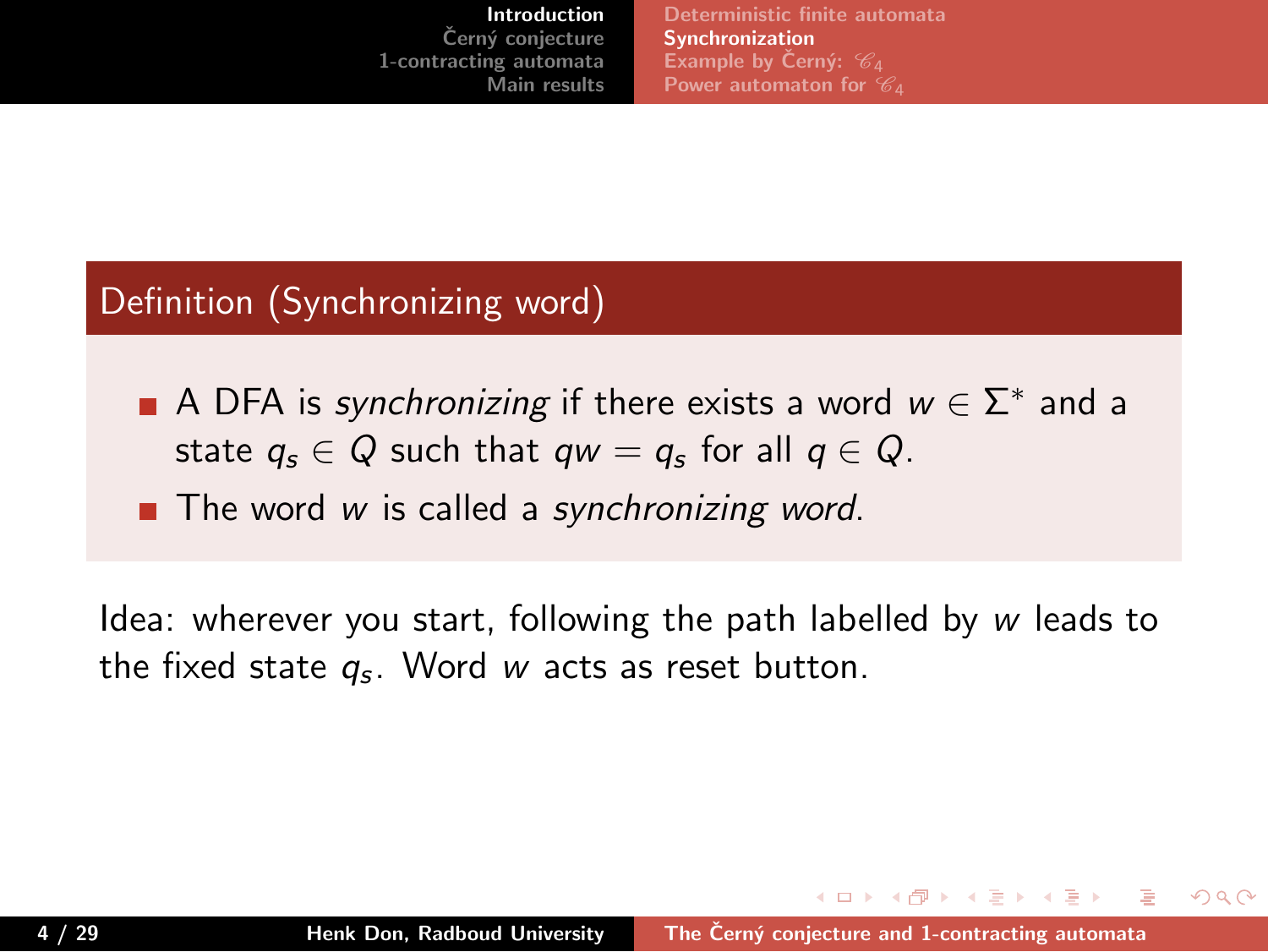**Introduction Cern´y conjecture ˇ 1-contracting automata Main results Synchronization Example by Cern´y: ˇ** *C*<sup>4</sup> **Power automaton for** *C*4



- Claim: *w* = *baaabaaab* is synchronizing.
- **E** Let's check: read *w* starting from all states simultaneously. Green means occupied.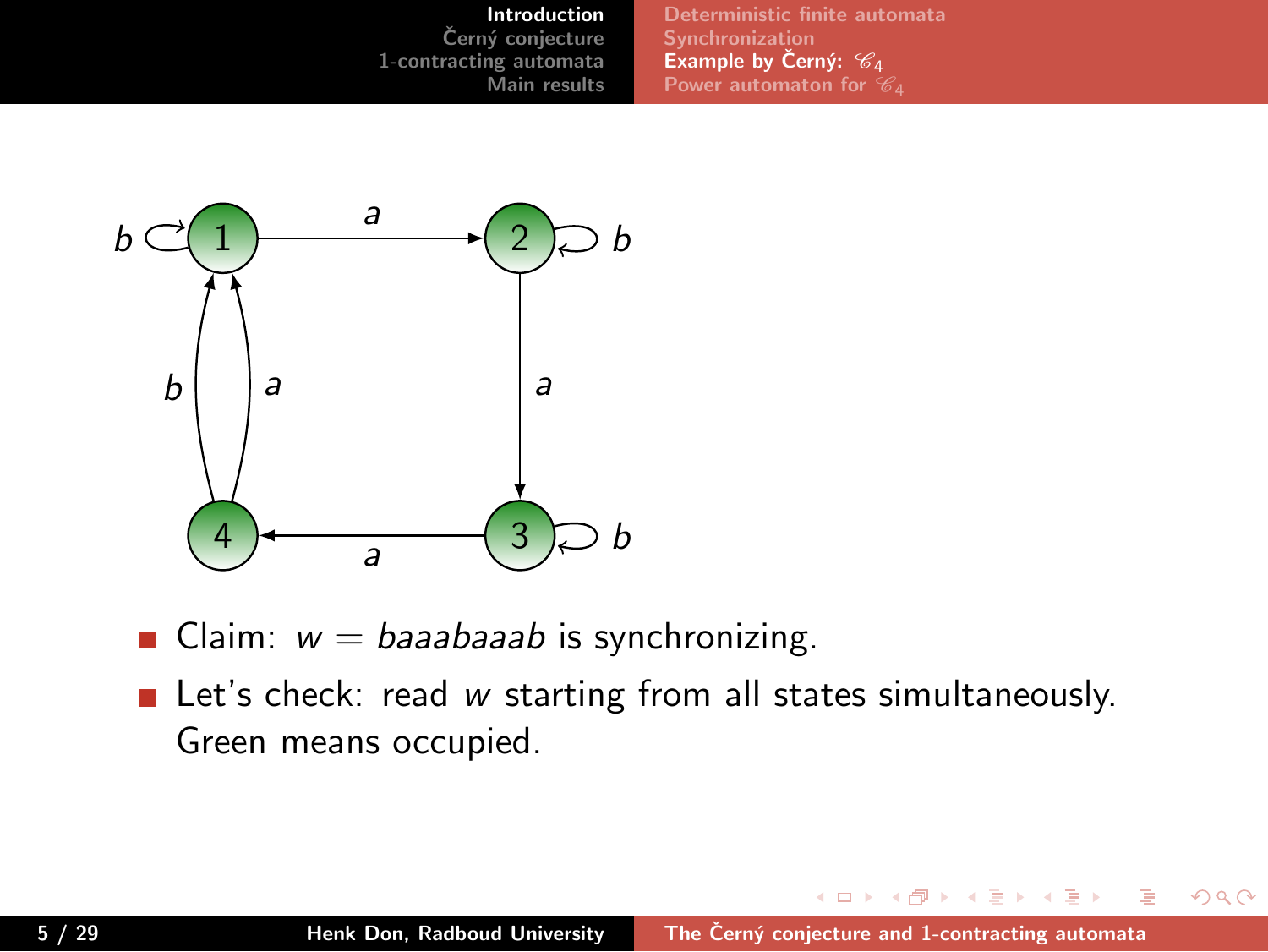**Deterministic finite automata Synchronization Example by Cern´y: ˇ** *C*<sup>4</sup> **Power automaton for** *C*4

Example by Černý:  $\mathcal{C}_4$ 

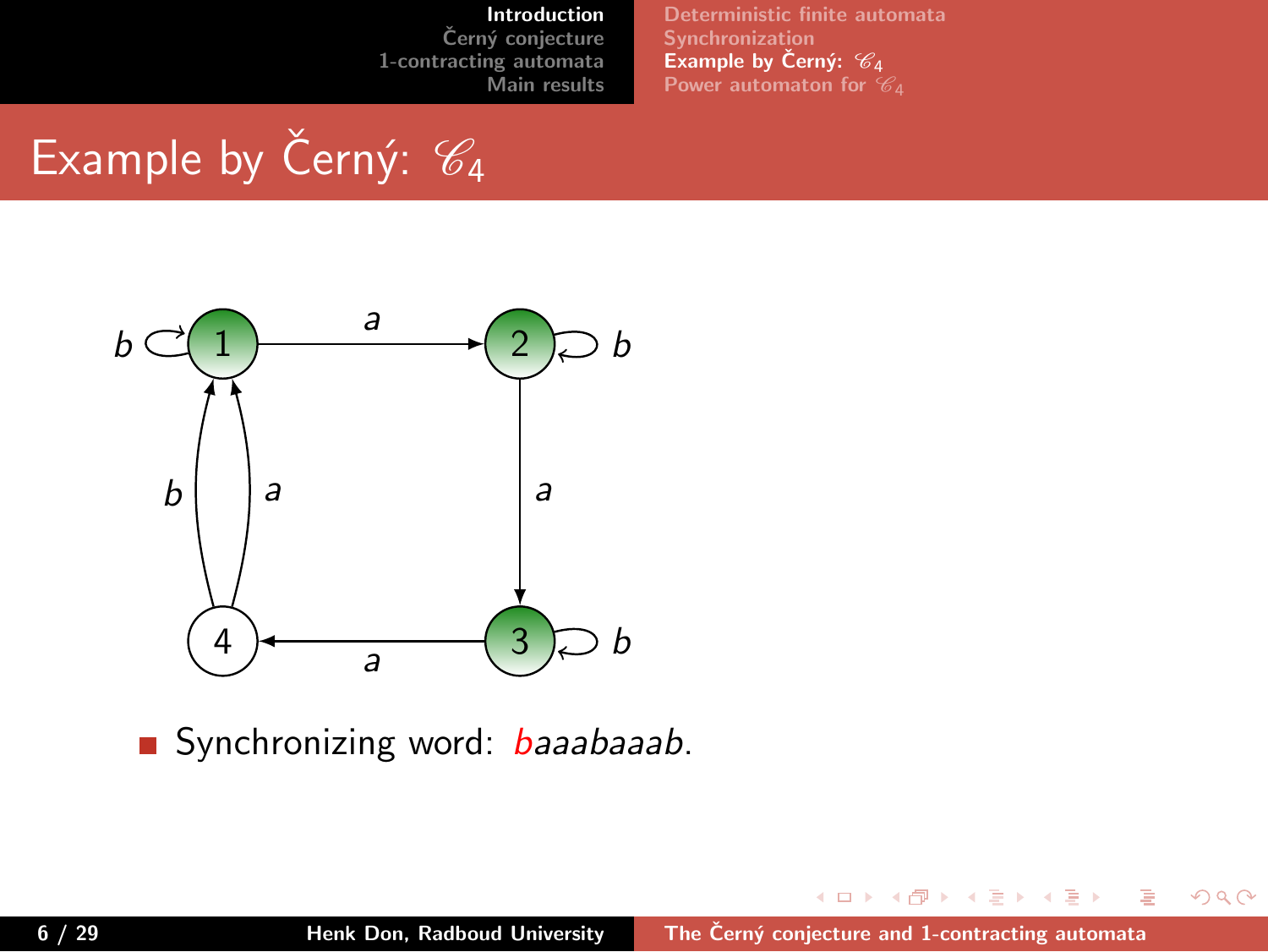**Deterministic finite automata Synchronization Example by Cern´y: ˇ** *C*<sup>4</sup> **Power automaton for** *C*4

Example by Černý:  $\mathcal{C}_4$ 

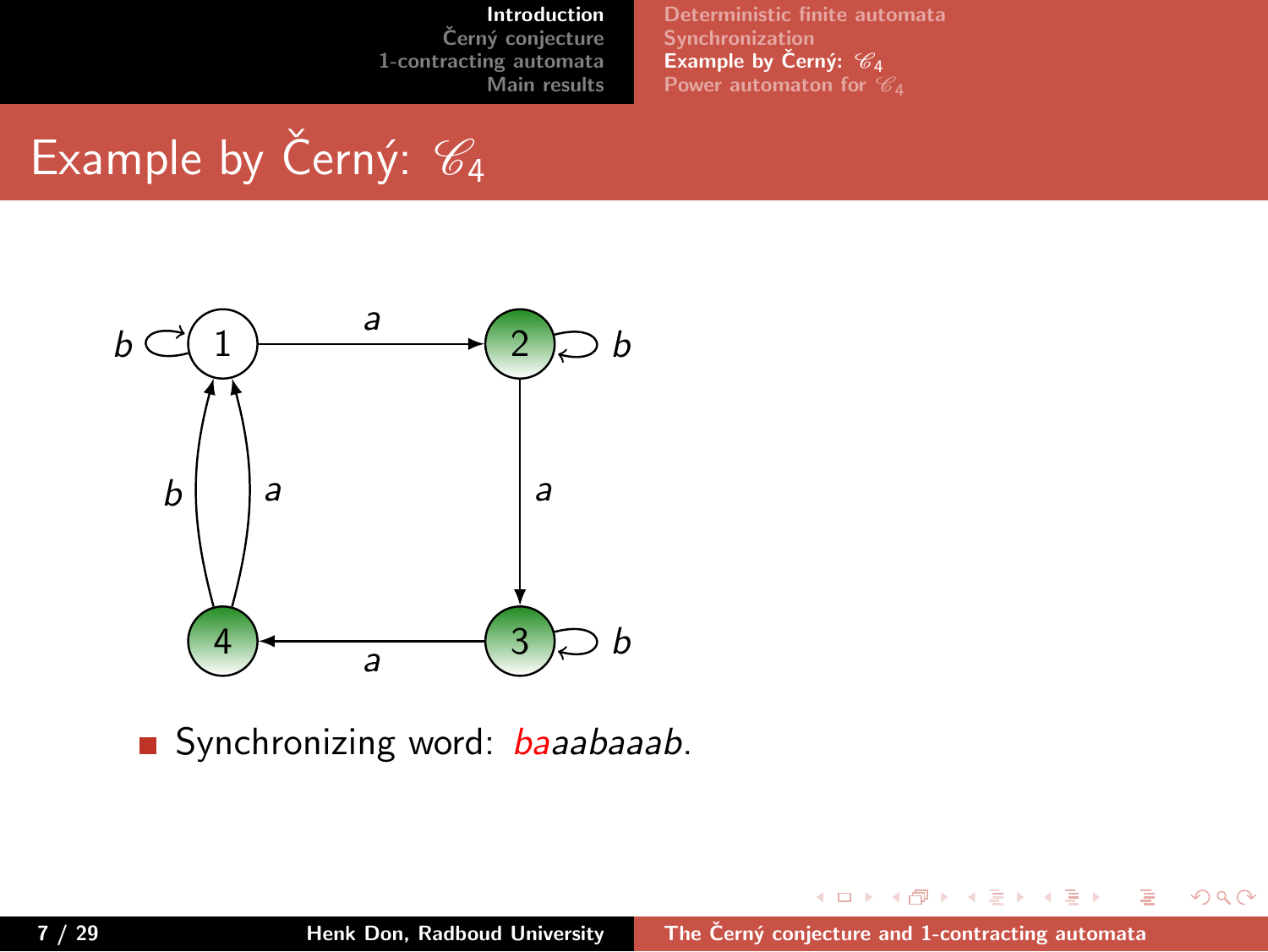**Deterministic finite automata Synchronization Example by Cern´y: ˇ** *C*<sup>4</sup> **Power automaton for** *C*4

Example by Černý:  $\mathcal{C}_4$ 

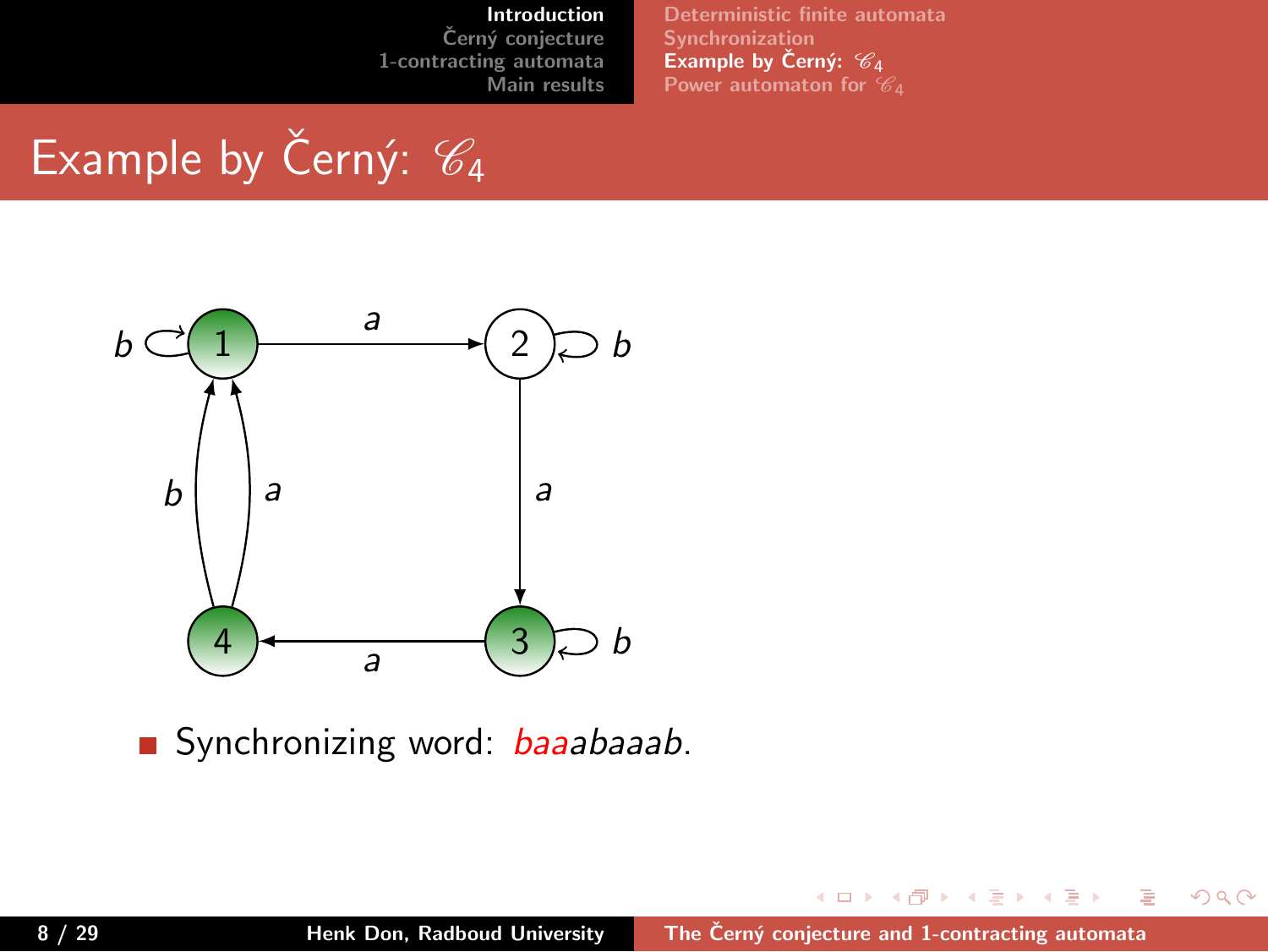**Deterministic finite automata Synchronization Example by Cern´y: ˇ** *C*<sup>4</sup> **Power automaton for** *C*4

Example by Černý:  $\mathcal{C}_4$ 

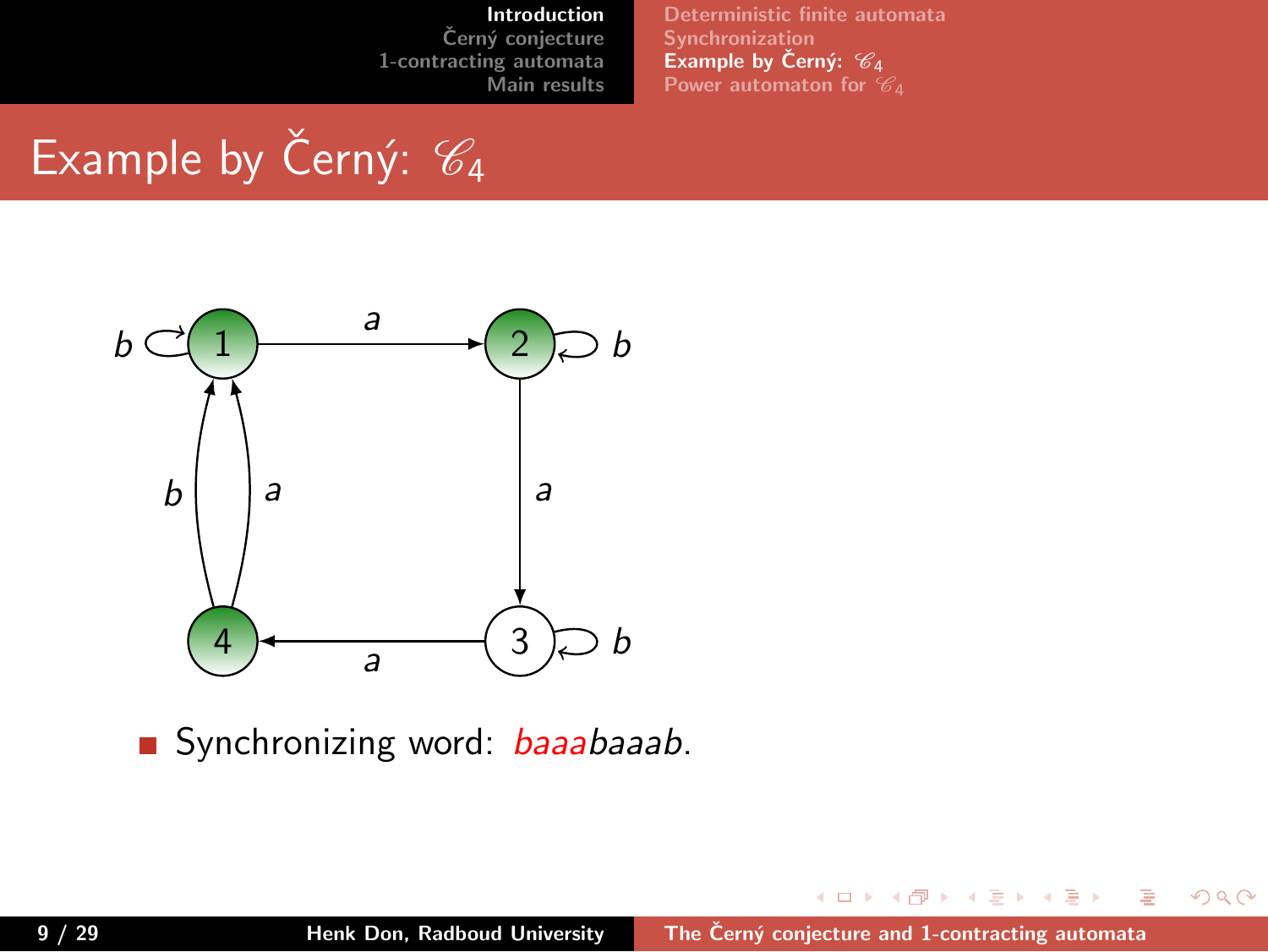**Deterministic finite automata Synchronization Example by Cern´y: ˇ** *C*<sup>4</sup> **Power automaton for** *C*4

Example by Černý:  $\mathcal{C}_4$ 

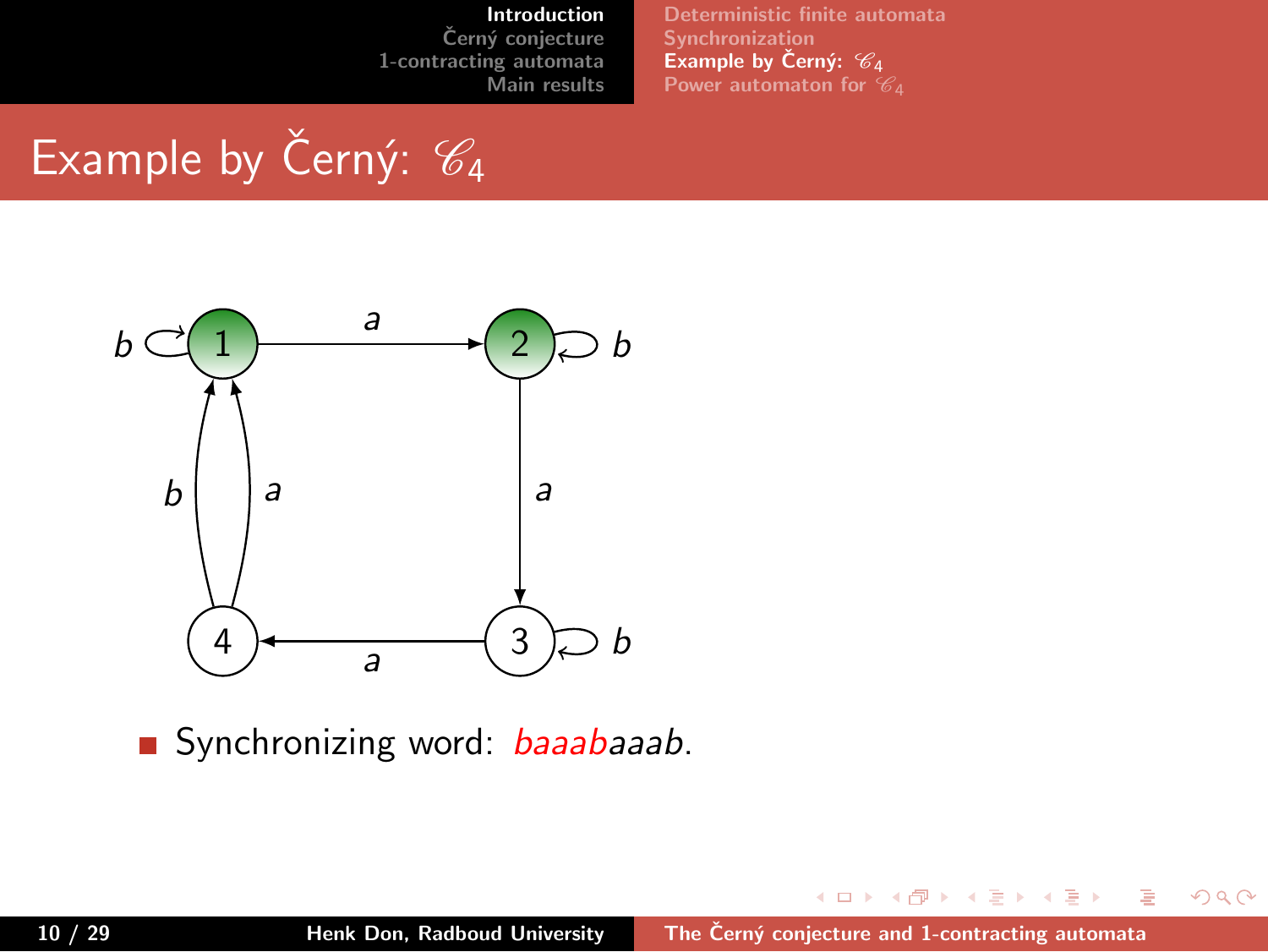**Deterministic finite automata Synchronization Example by Cern´y: ˇ** *C*<sup>4</sup> **Power automaton for** *C*4

Example by Černý:  $\mathcal{C}_4$ 

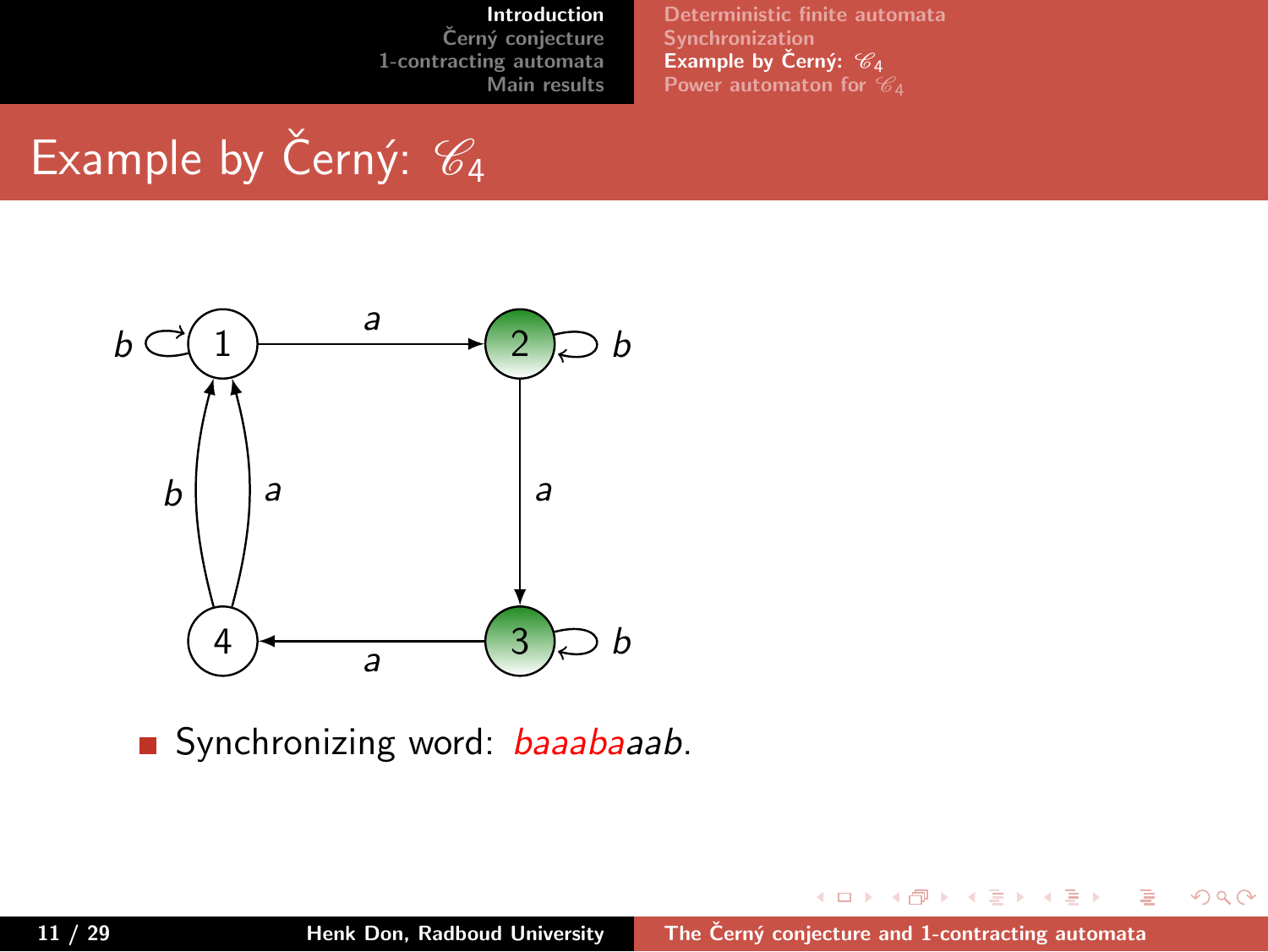**Deterministic finite automata Synchronization Example by Cern´y: ˇ** *C*<sup>4</sup> **Power automaton for** *C*4

Example by Černý:  $\mathcal{C}_4$ 

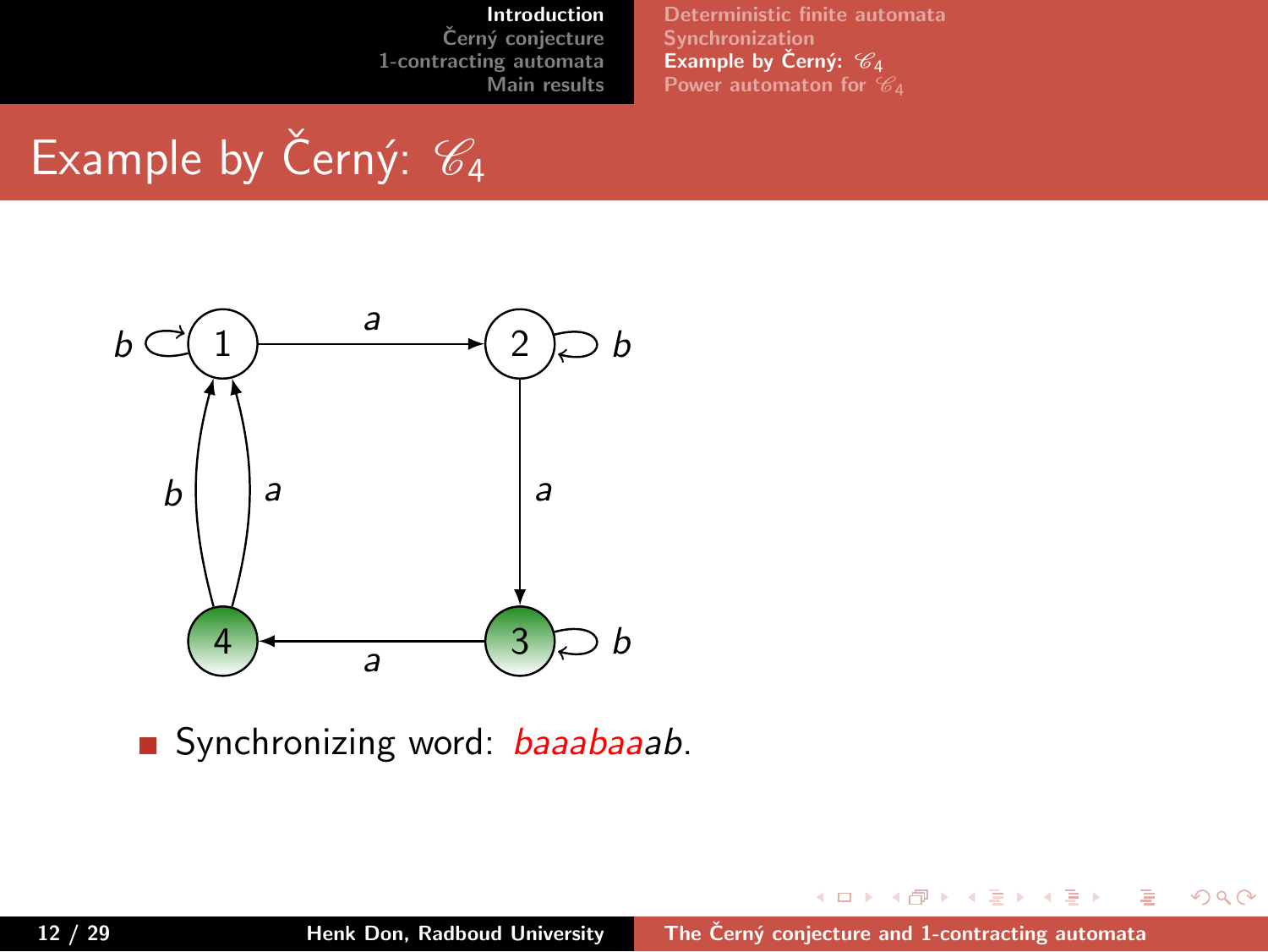**Deterministic finite automata Synchronization Example by Cern´y: ˇ** *C*<sup>4</sup> **Power automaton for** *C*4

Example by Černý:  $\mathcal{C}_4$ 

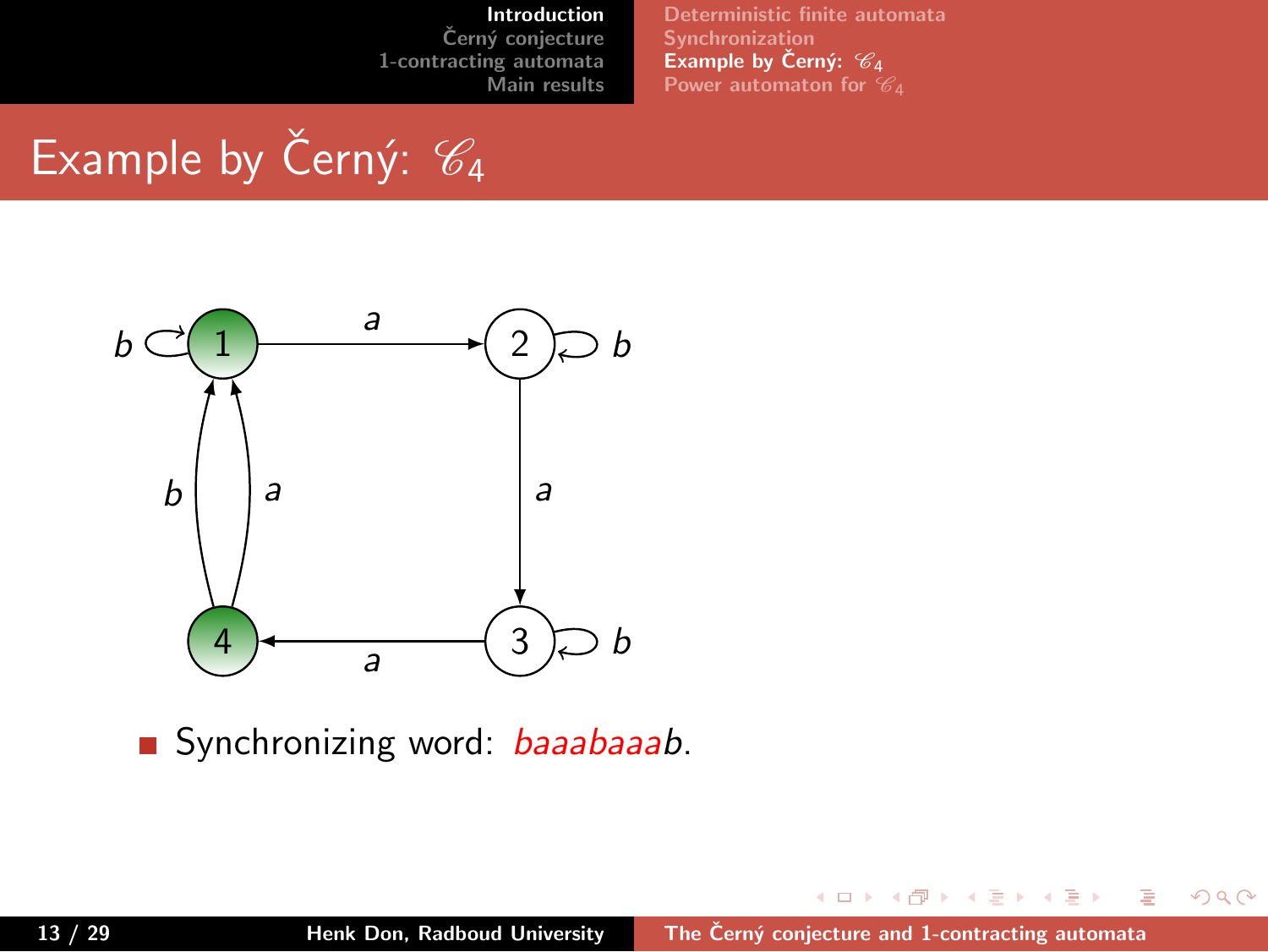**Synchronization Example by Cern´y: ˇ** *C*<sup>4</sup> **Power automaton for** *C*4

**Deterministic finite automata**

Example by Černý:  $\mathcal{C}_4$ 



Synchronizing word:  $w = baaabaaab$ , since  $qw = 1$  for all  $q = 1, 2, 3, 4.$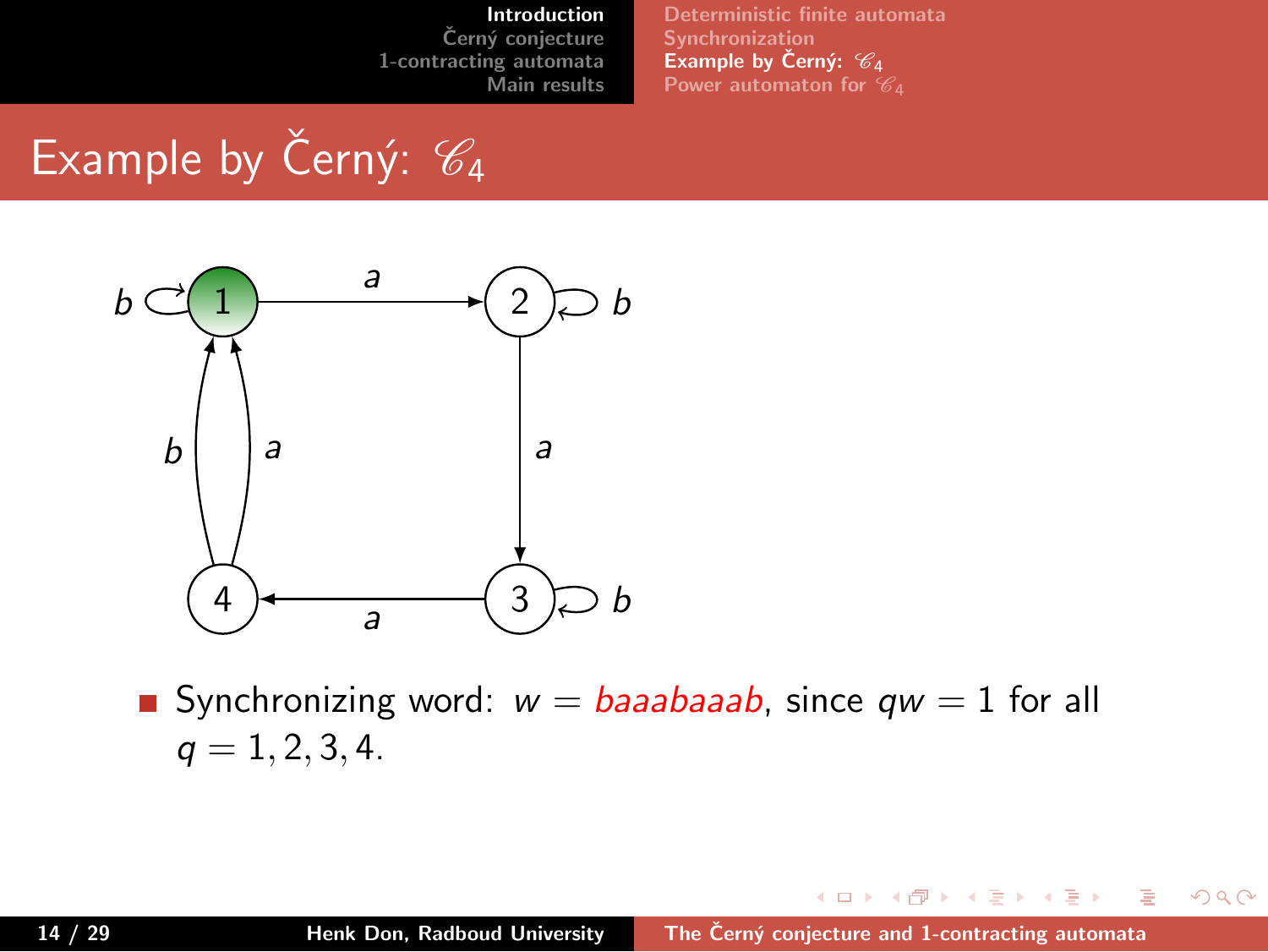**Deterministic finite automata Synchronization Example by Cern´y: ˇ** *C*<sup>4</sup> **Power automaton for** *C*4

Example by Černý:  $\mathcal{C}_4$ 



- Synchronizing word:  $w = baaabaaab$ , since  $qw = 1$  for all  $q = 1, 2, 3, 4.$
- $\blacksquare$  Is there a shorter synchronizing word?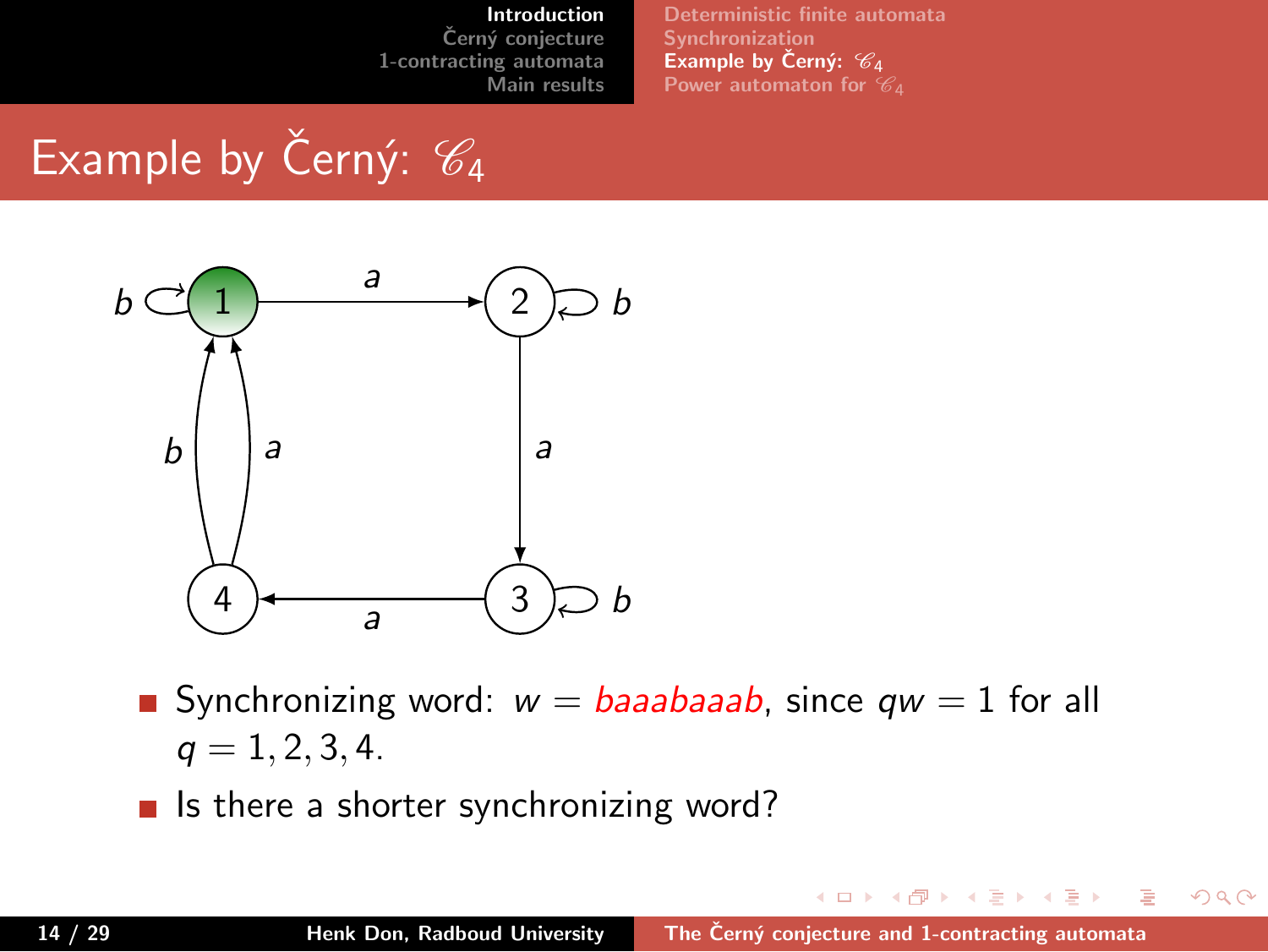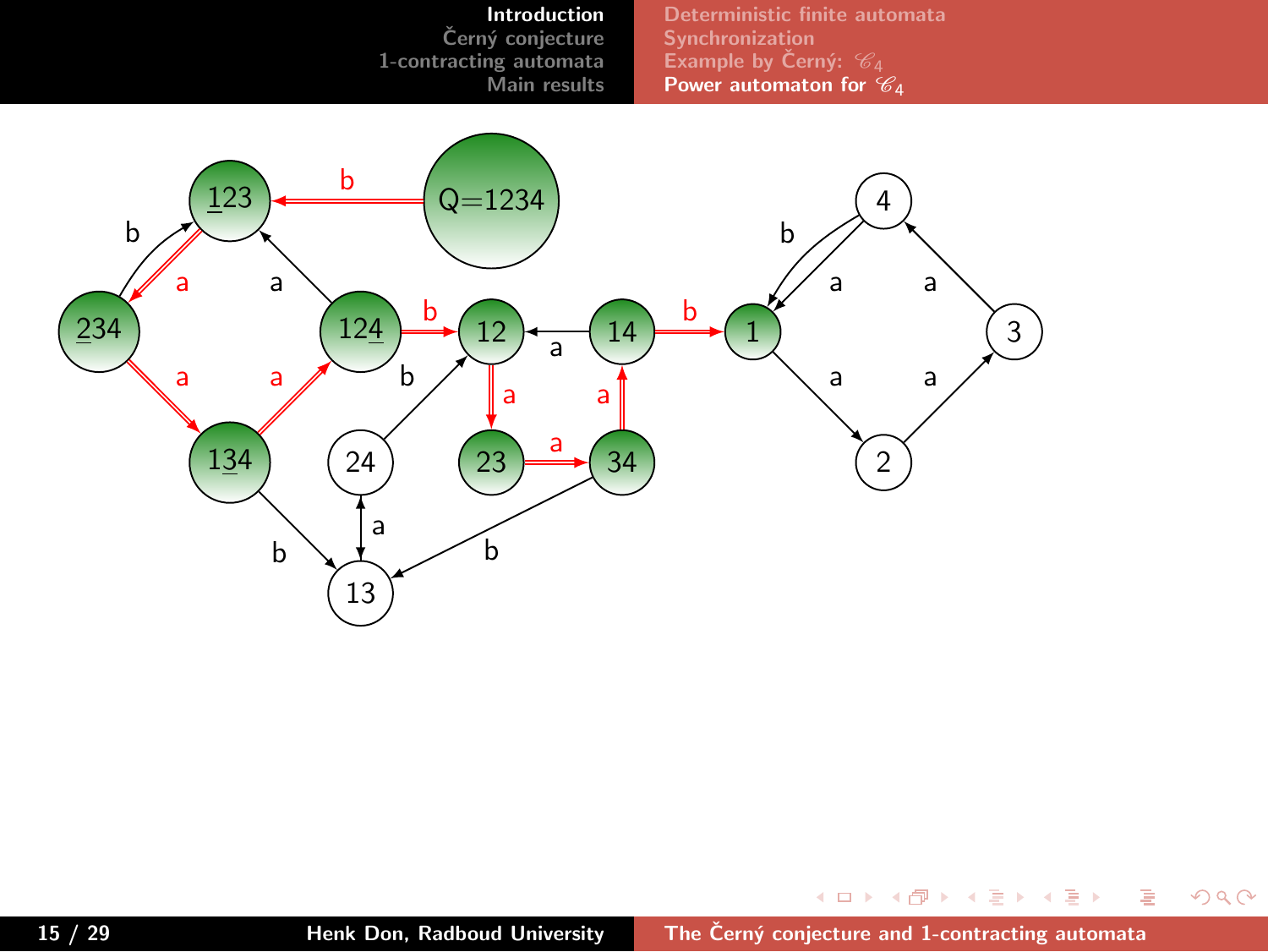

Path from *Q* to singleton corresponds to synchronizing word. Shortest synchronizing word: *baaabaaab*. Length: 9.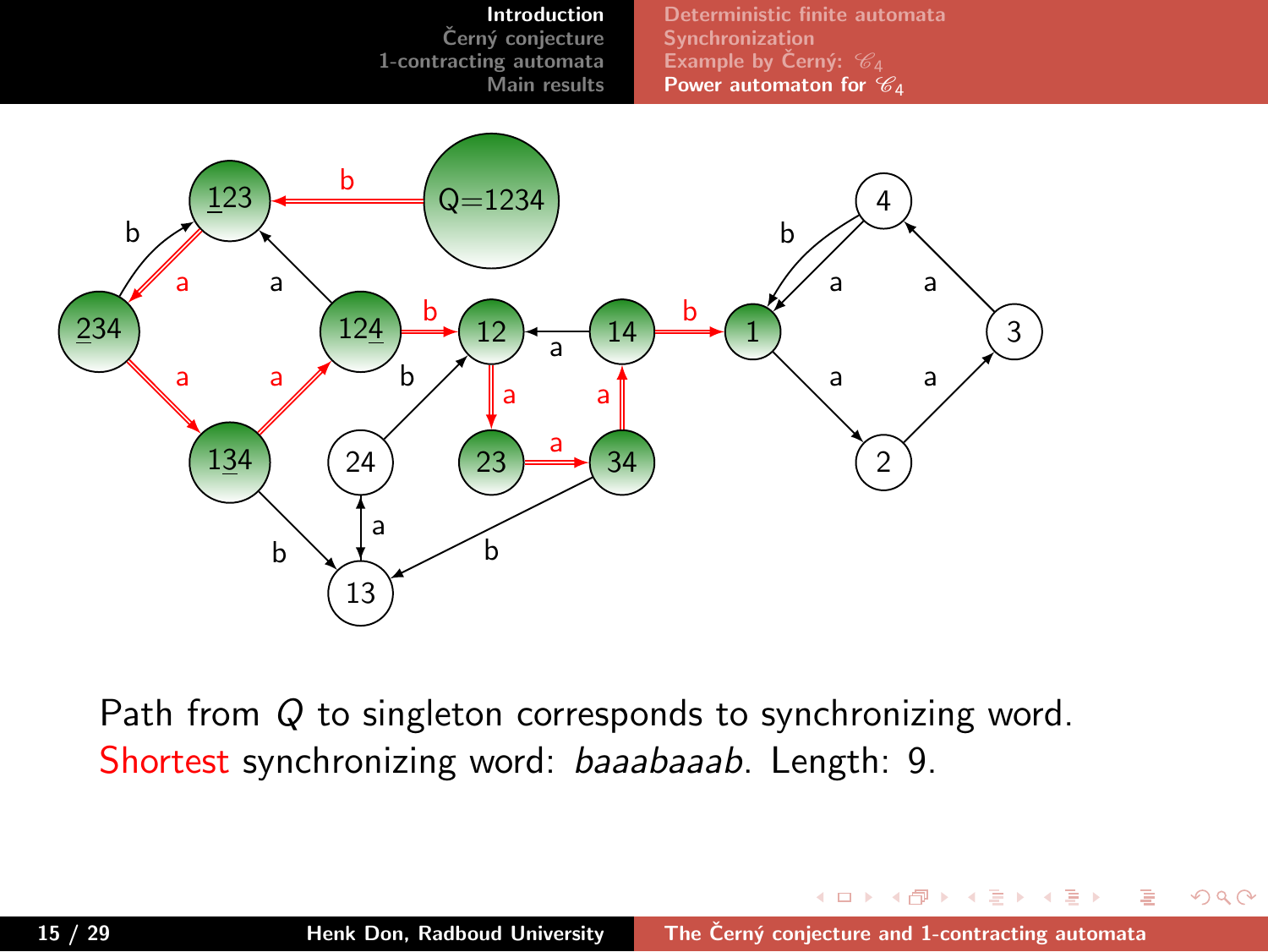**Worst case? Known results**

Question: Worst case? How long can a shortest synchronizing word be?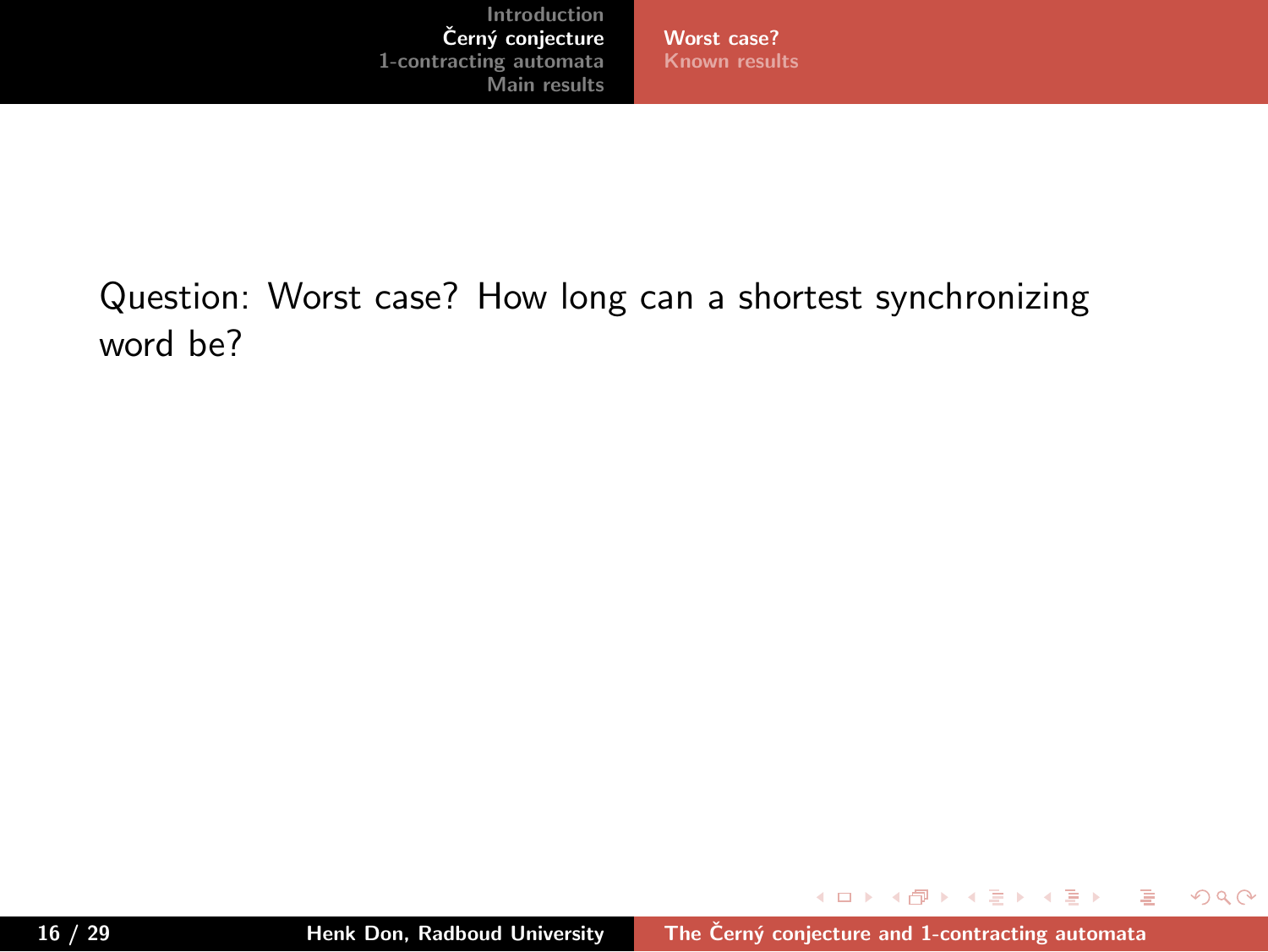**Worst case? Known results**

Question: Worst case? How long can a shortest synchronizing word be?

Conjecture (Černý, 1964)

*If a DFA is synchronizing, then the shortest synchronizing word has length at most*  $(n-1)^2$ *.* 

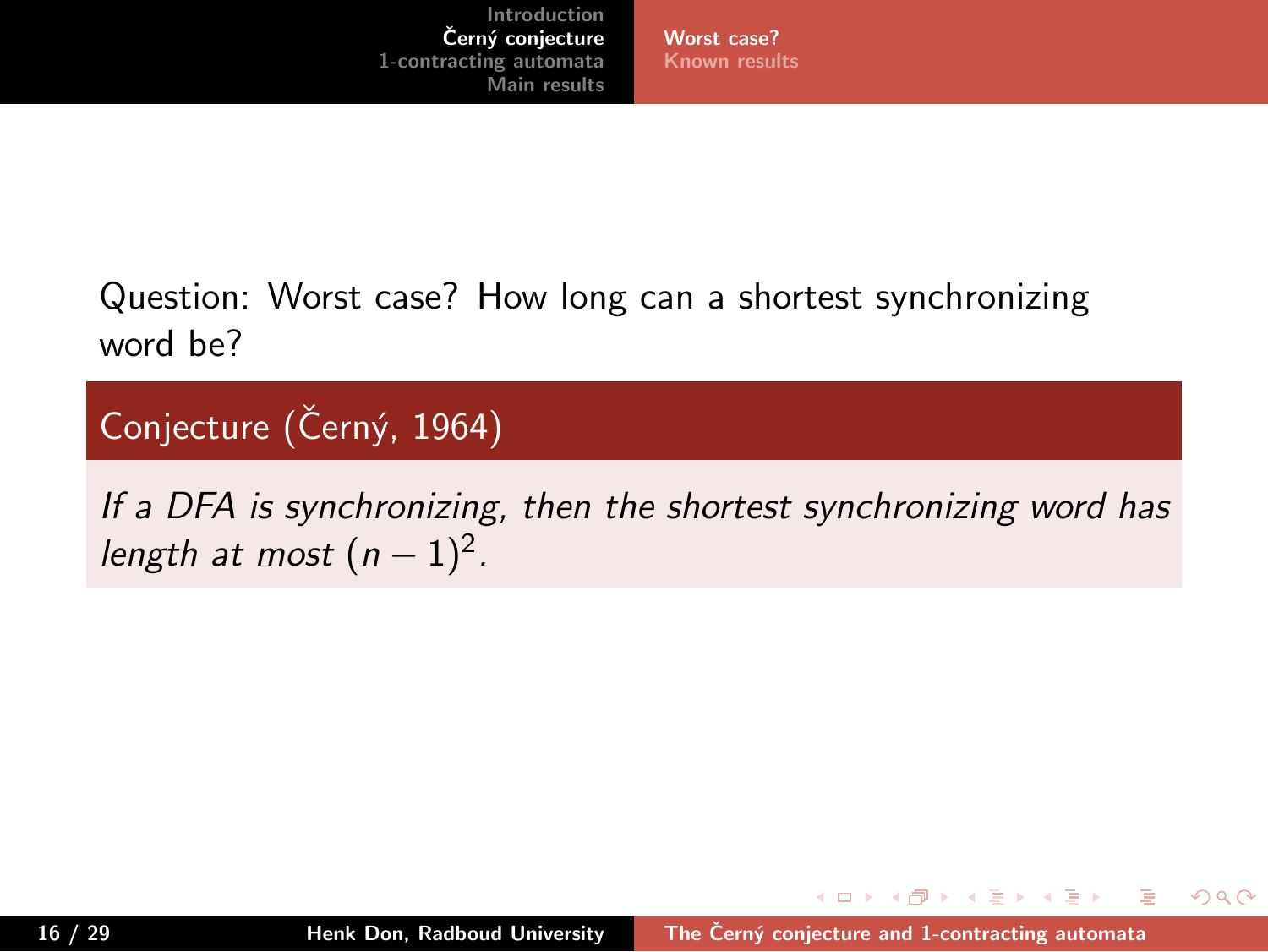**Worst case? Known results**

Question: Worst case? How long can a shortest synchronizing word be?

Conjecture (Černý, 1964)

*If a DFA is synchronizing, then the shortest synchronizing word has length at most*  $(n-1)^2$ *.* 

Conjecture still open. Best upper bound is cubic in *n*.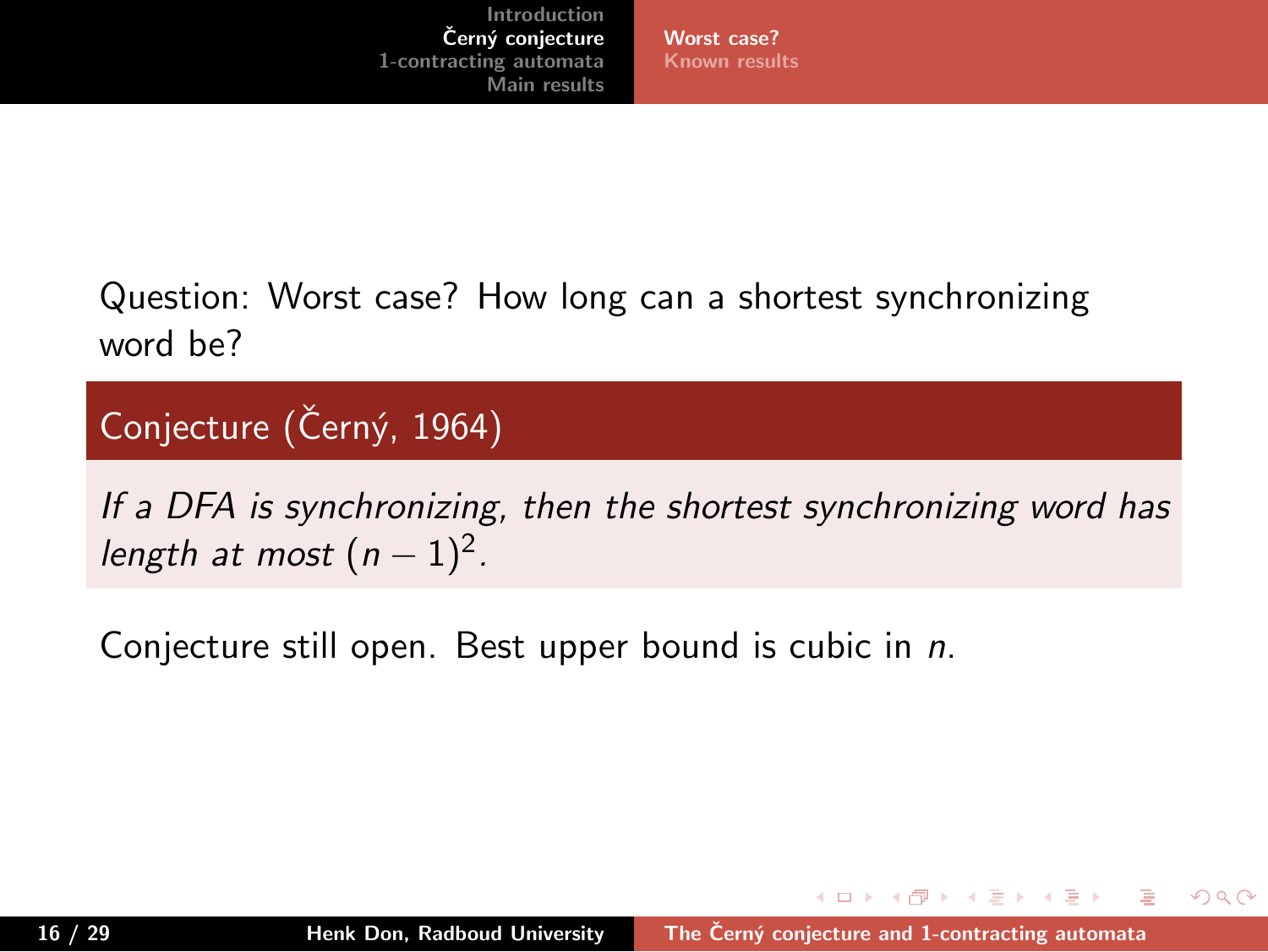**Worst case? Known results**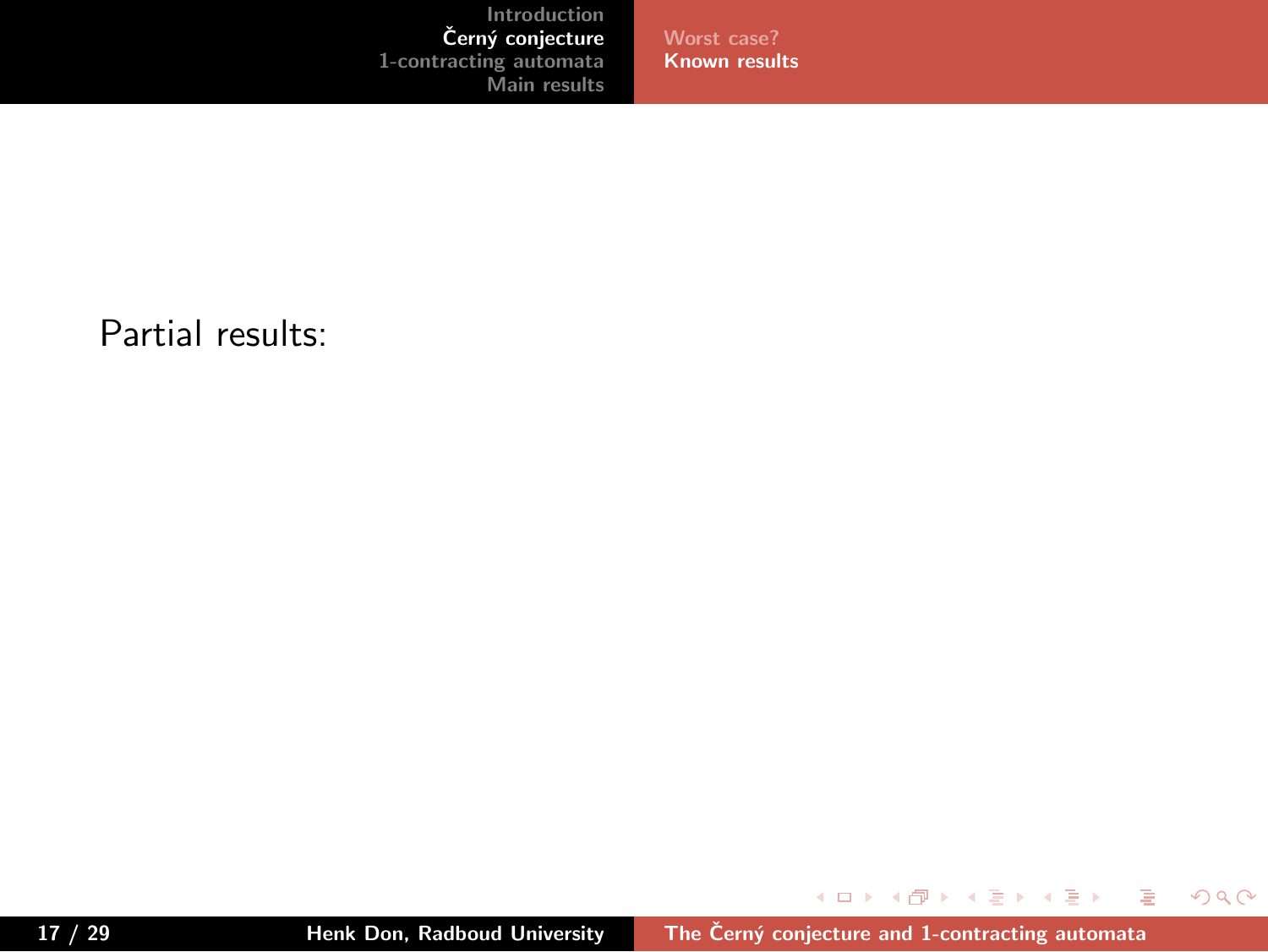

Partial results:

■ Easy upper bound:  $2^n - n - 1$  (Černý, 1964).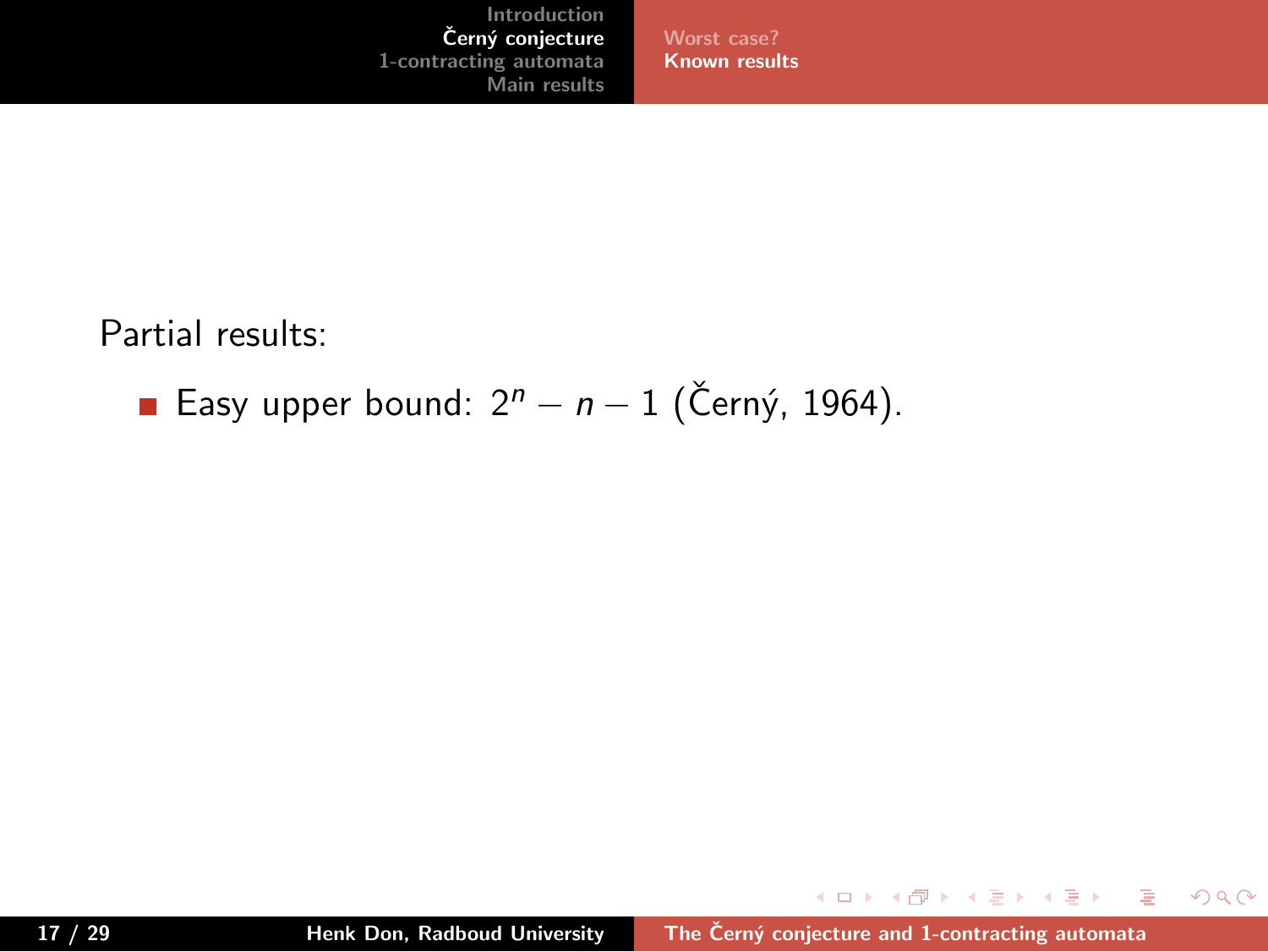**Worst case? Known results**

- Easy upper bound:  $2<sup>n</sup> − n − 1$  (Černý, 1964).
- Best known upper bound:  $\frac{n^3-n}{6}$  (Pin, Frankl, 1983).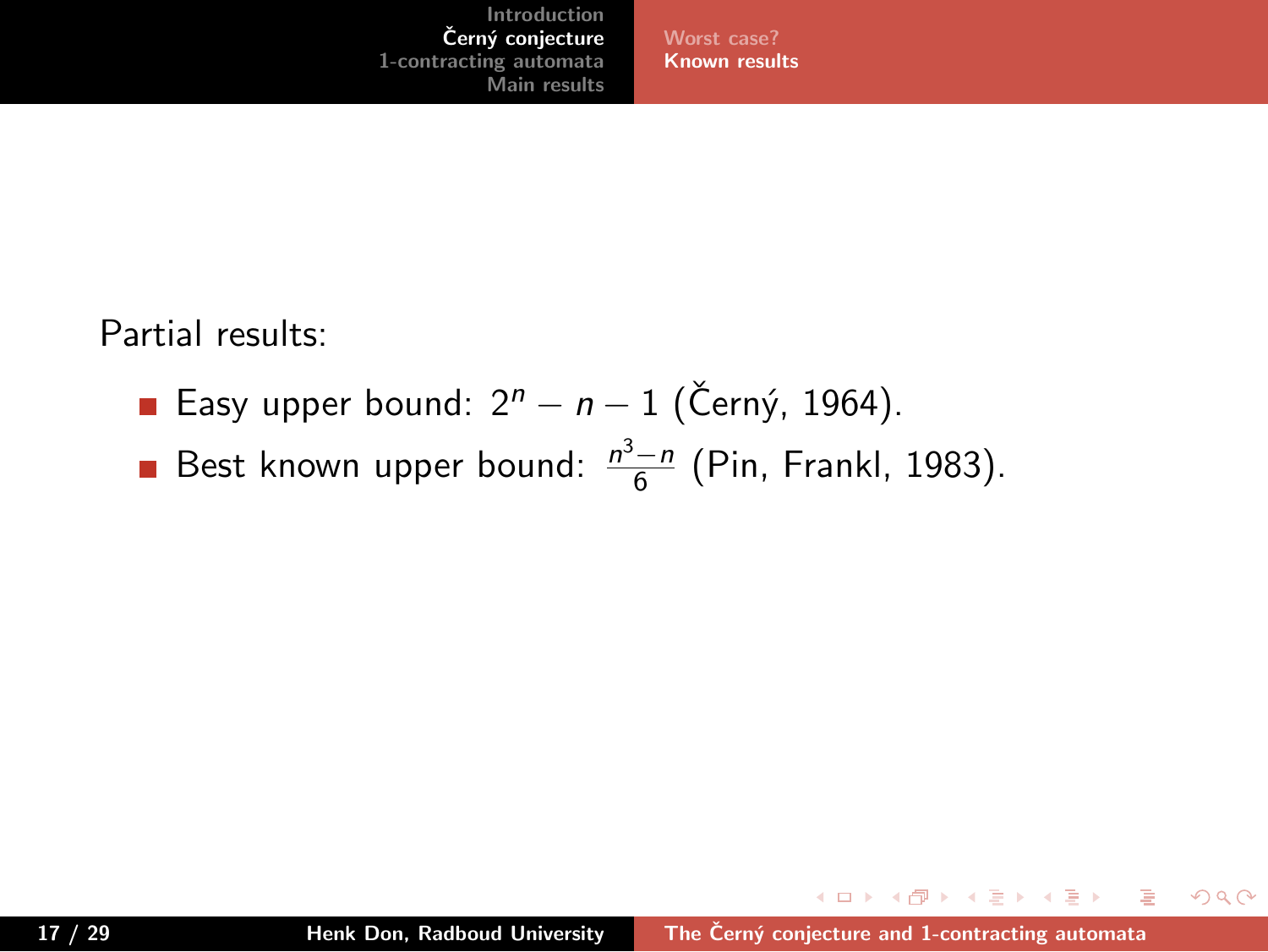**Worst case? Known results**

- Easy upper bound:  $2<sup>n</sup> − n − 1$  (Černý, 1964).
- Best known upper bound:  $\frac{n^3-n}{6}$  (Pin, Frankl, 1983).
- Sequence  $\mathscr{C}_n$  reaches  $(n-1)^2$ .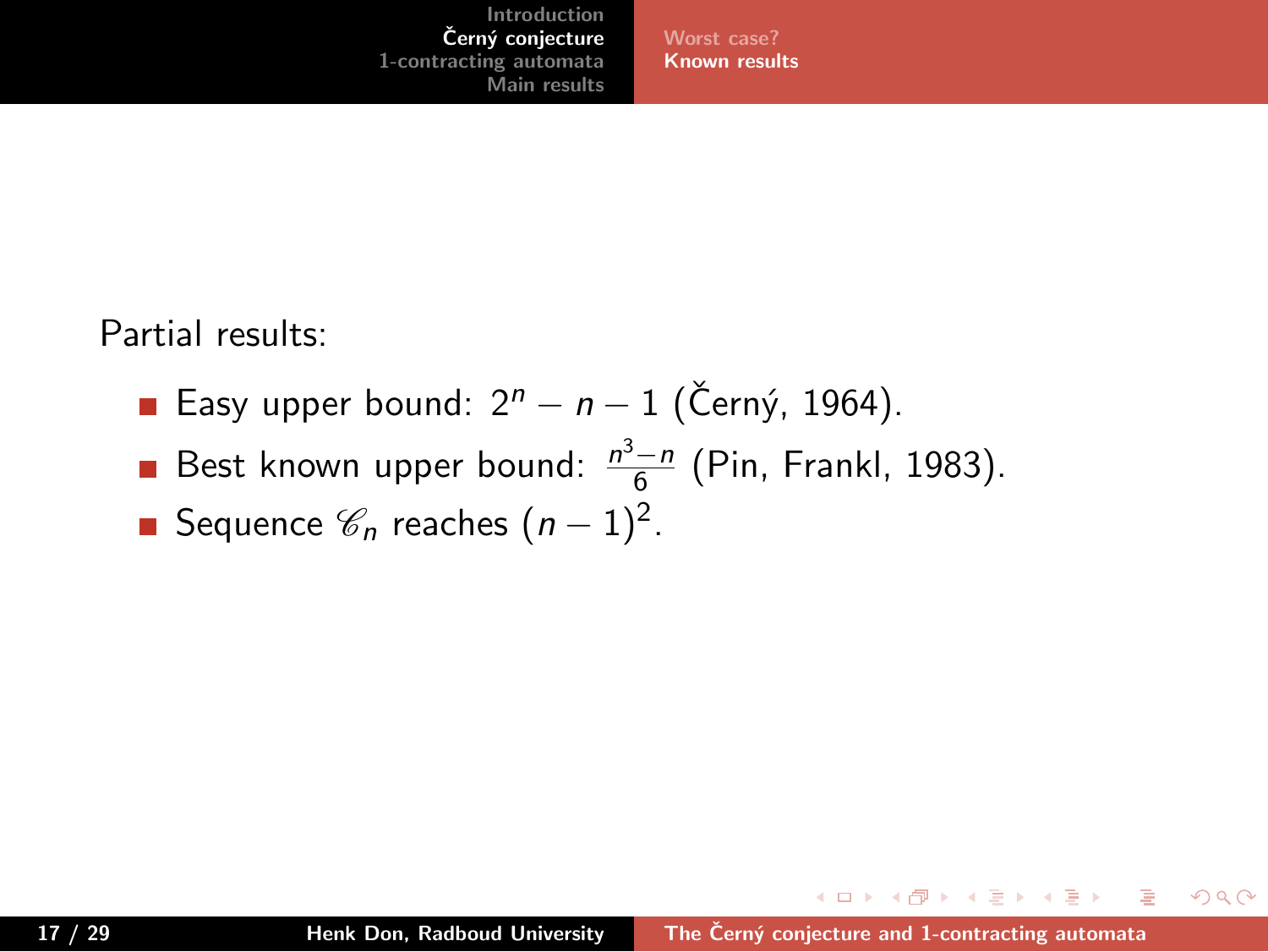**Worst case? Known results**

- Easy upper bound:  $2<sup>n</sup> − n − 1$  (Černý, 1964).
- Best known upper bound:  $\frac{n^3-n}{6}$  (Pin, Frankl, 1983).
- Sequence  $\mathscr{C}_n$  reaches  $(n-1)^2$ .
- Conjecture settled for certain subclasses, e.g. cyclic automata.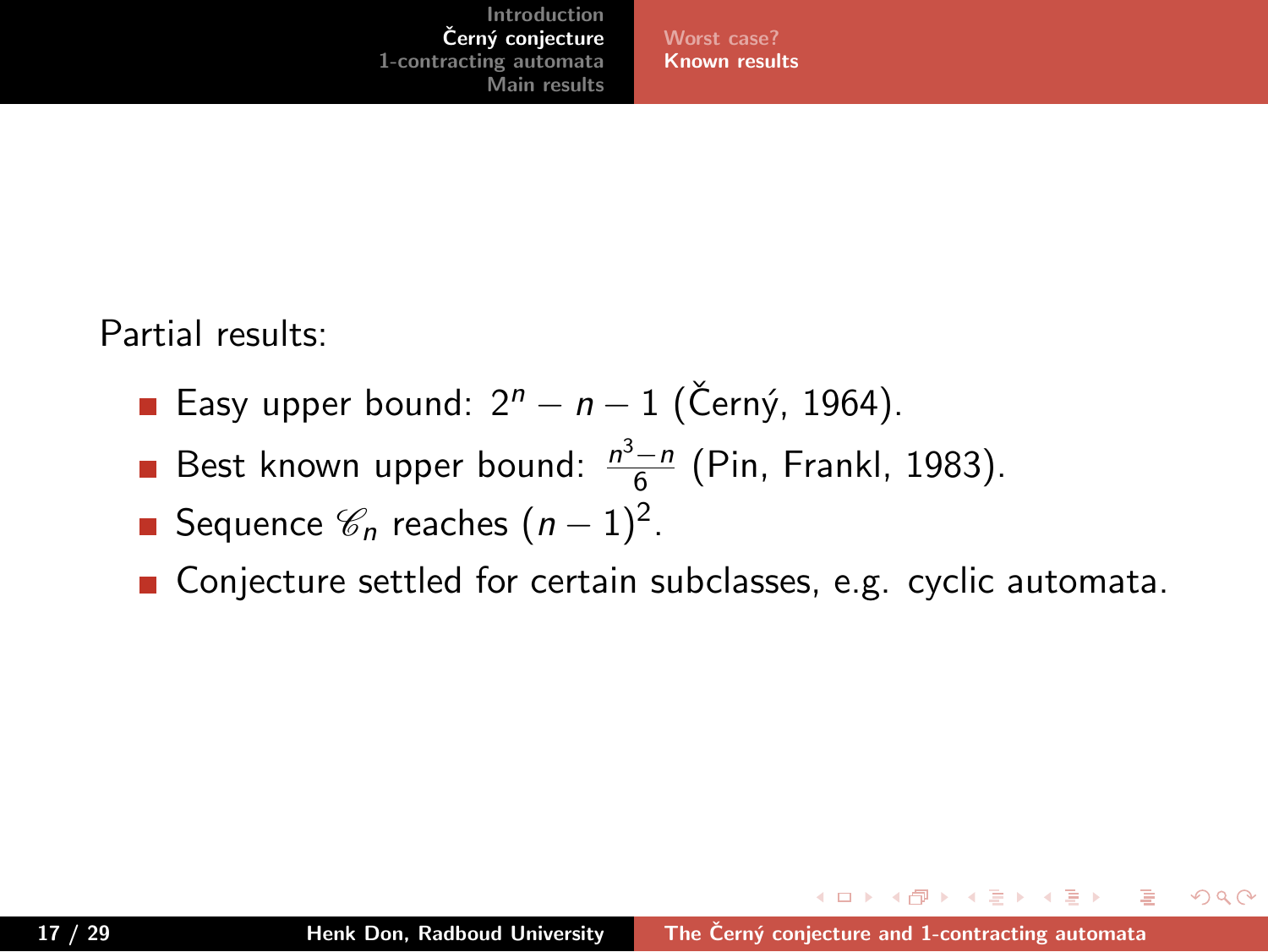

■ All sets of size *n* − 1 are reachable.

. 13

1-deficient words: *b*, *ba*, *baa*, *baaa*, . . . and many more.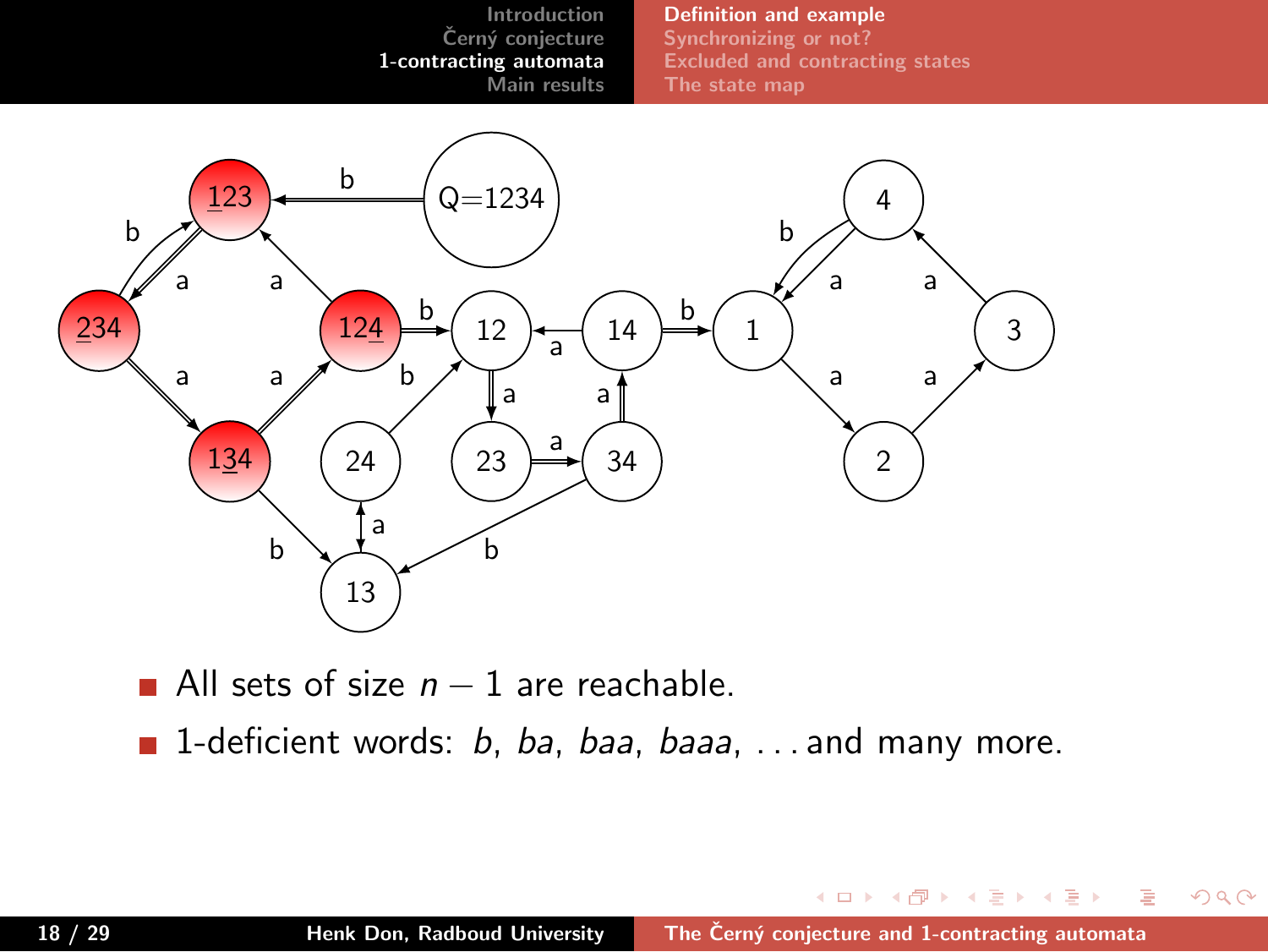**Introduction Cern´y conjecture ˇ 1-contracting automata Main result Definition and example Synchronizing or not? Excluded and contracting states**

Definition (1-deficient word)

A word is called *1-deficient* if  $|Qw| = n - 1$ .

Definition (1-contracting automaton)

A DFA is called *1-contracting* if for all  $q \in Q$  there exists  $w_q \in \Sigma^*$ such that  $Qw_q = Q \setminus \{q\}$ .

Equivalent: all (*n −* 1)-sets are reachable. Note: *w<sup>q</sup>* can be chosen to have length at most *n*.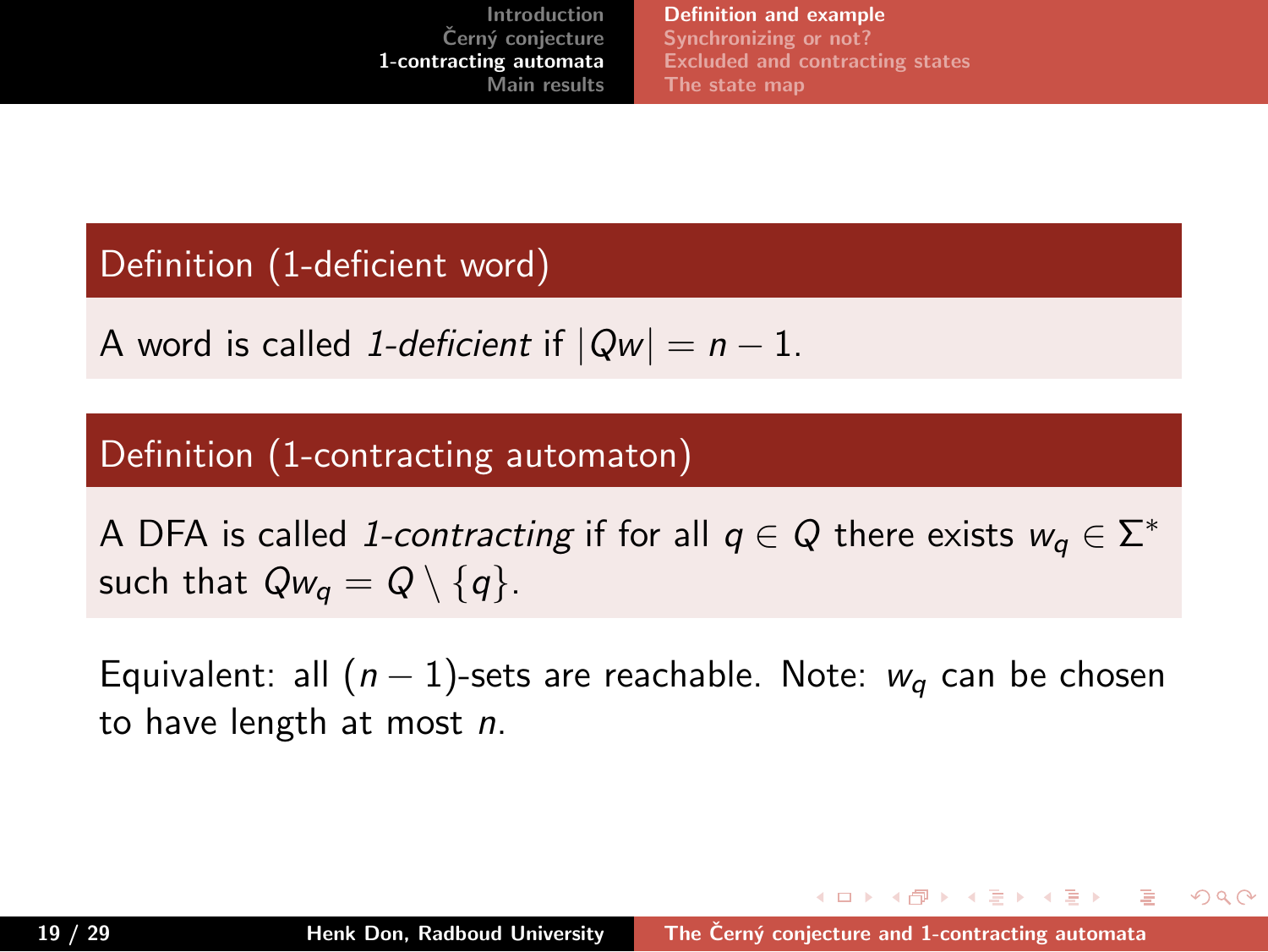**Definition and example Synchronizing or not? Excluded and contracting states**

Example:

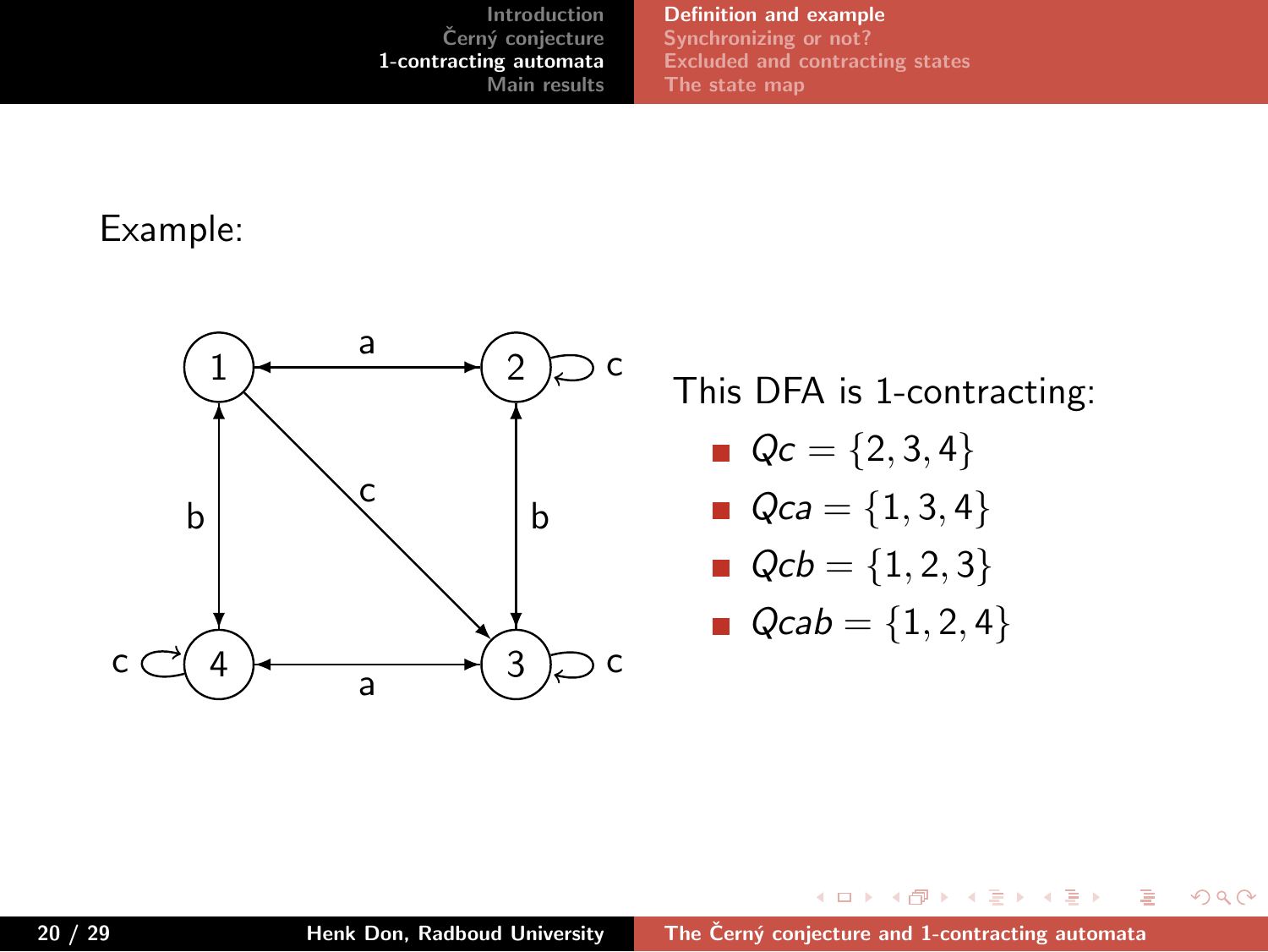**Definition and example Synchronizing or not? Excluded and contracting states The state map**

## Another way to see it is 1-contracting:

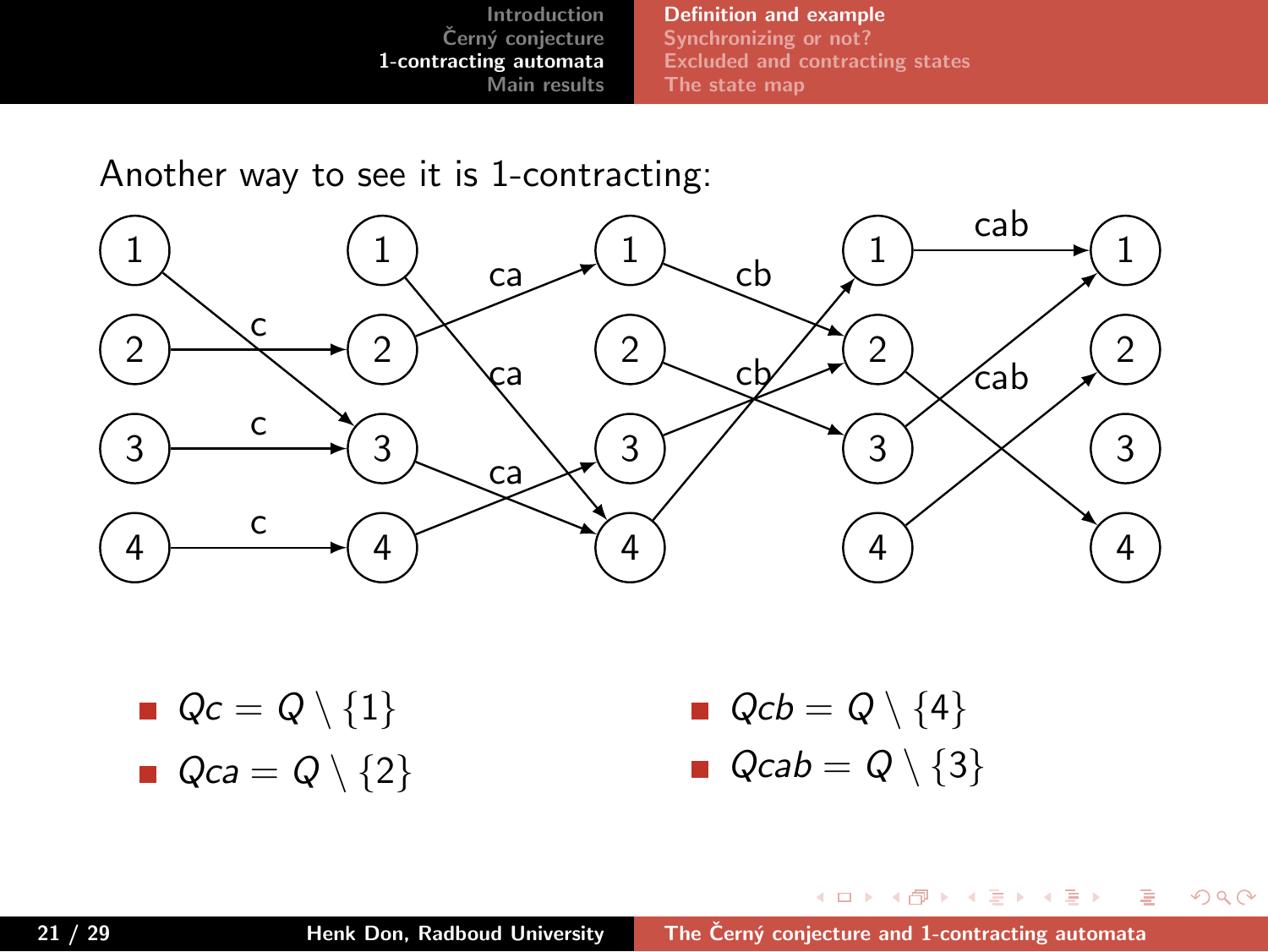

- Are 1-contracting automata synchronizing?
- Concatenation of 1-deficient words?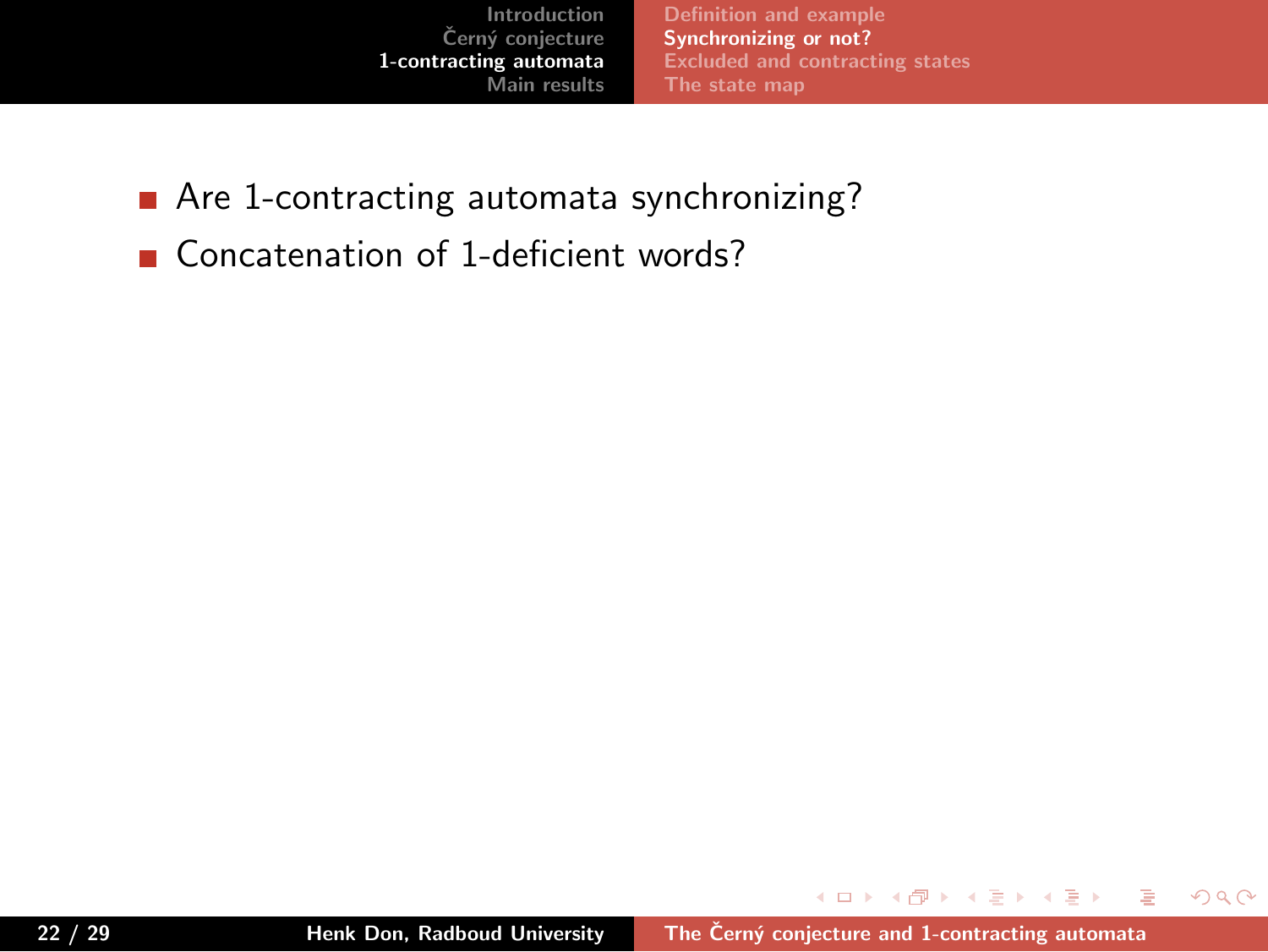**Introduction Cern´y conjecture ˇ 1-contracting automata Main results Definition and example Synchronizing or not?**

- Are 1-contracting automata synchronizing?
- Concatenation of 1-deficient words?

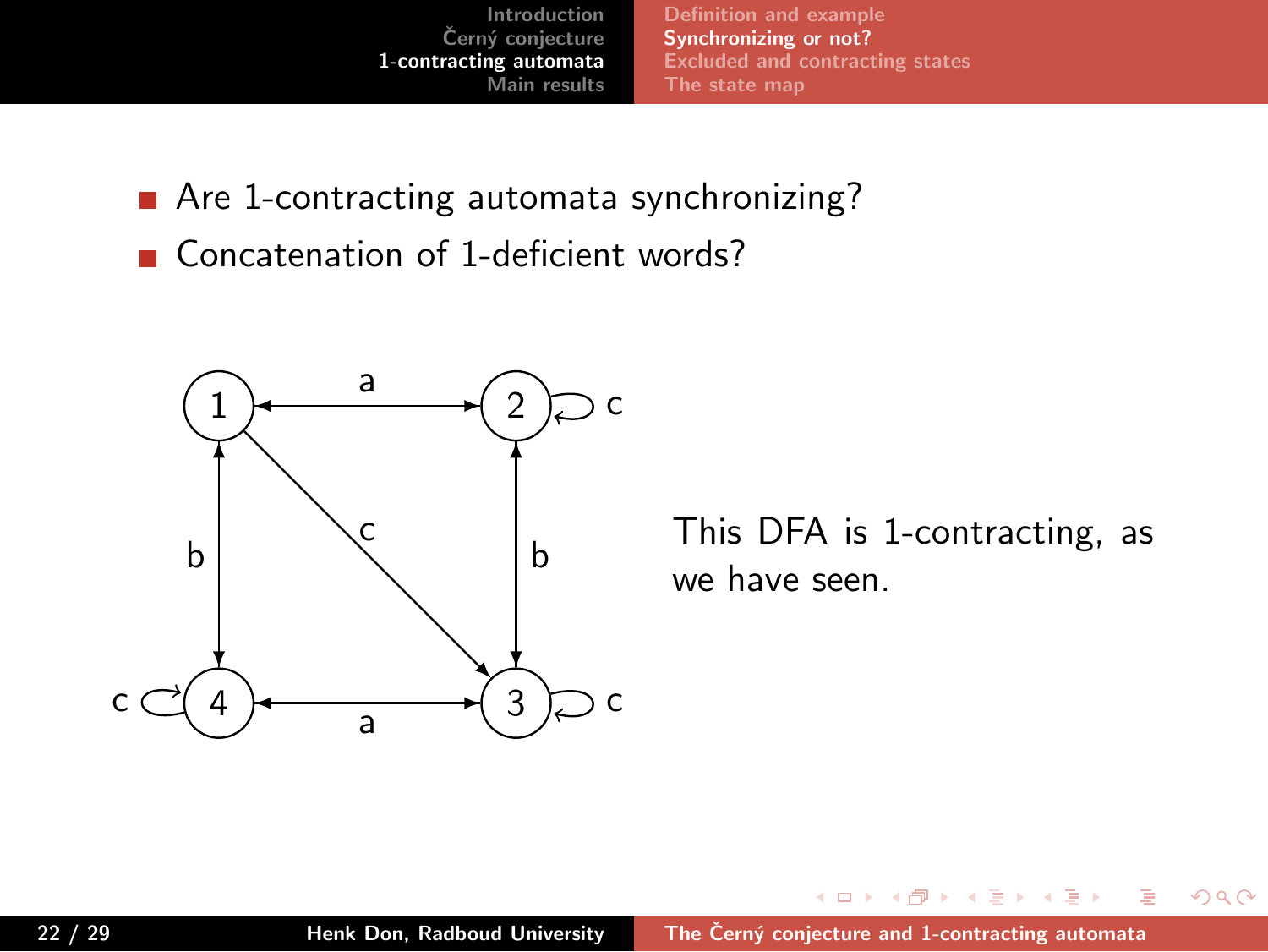**Introduction Cern´y conjecture ˇ 1-contracting automata Main results Definition and example Synchronizing or not? Excluded and contracting states**

- Are 1-contracting automata synchronizing?
- Concatenation of 1-deficient words?



Not synchronizing! For instance *{*1*,* 2*}* can not be synchronized.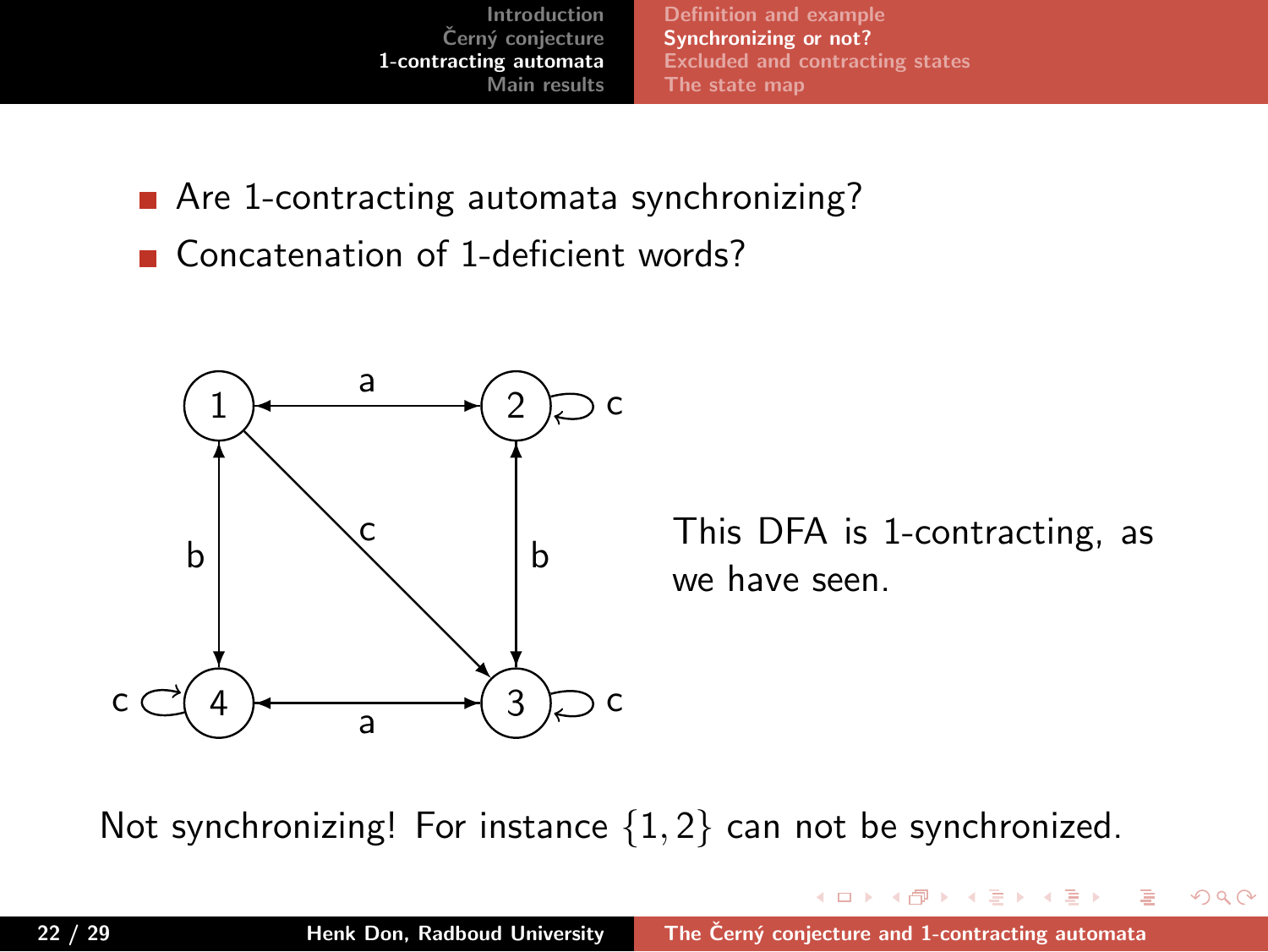**Definition and example Synchronizing or not? Excluded and contracting states The state map**

Properties of 1-deficient word *w*:

- Unique excluded state: *not reached* by *w*.
- Unique contracting state: *reached twice* by *w*.

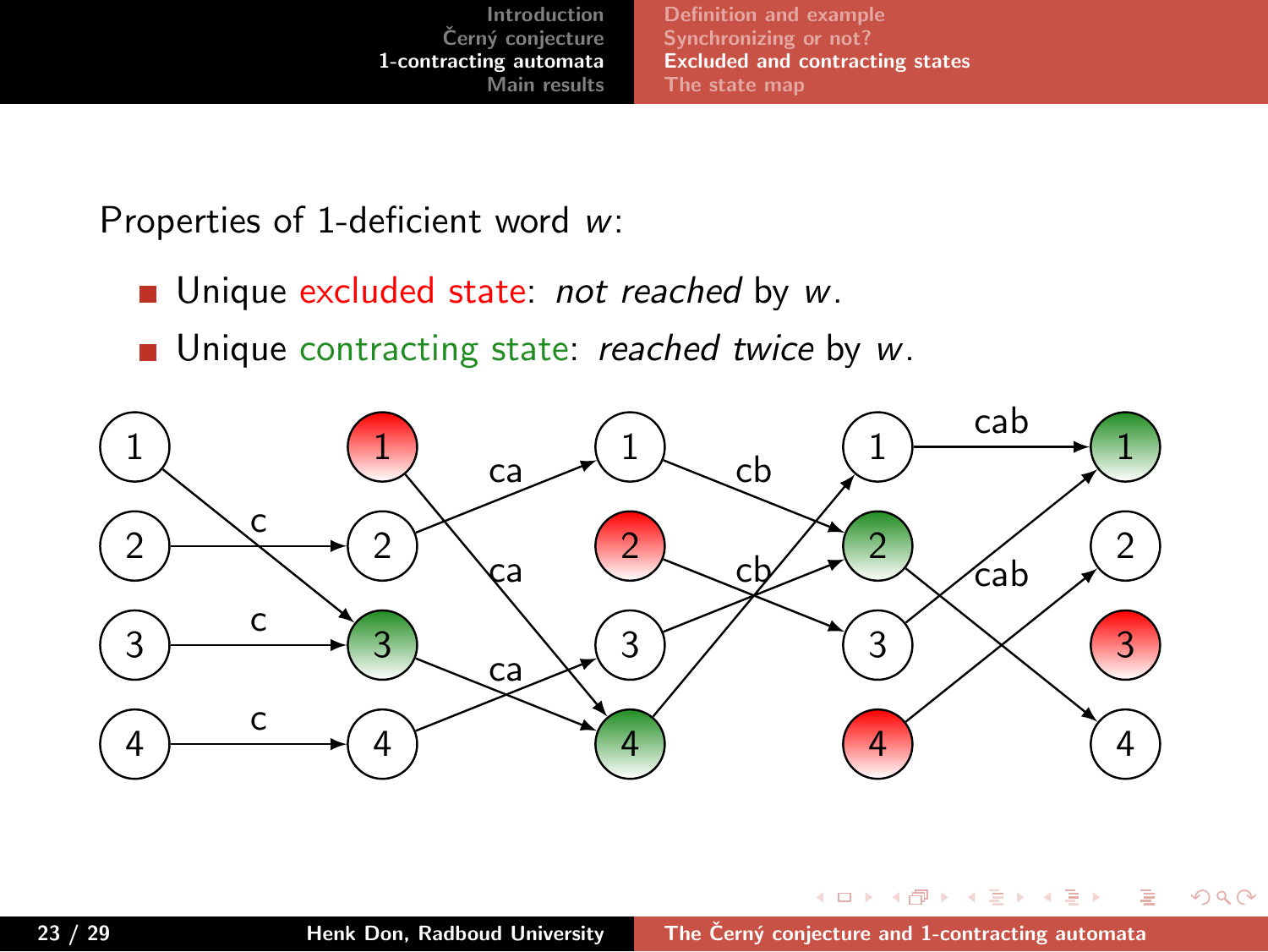

Additional structure needed for synchronization.

Definition (1-contracting collection of words)

A collection of 1-deficient words *W* is called 1-contracting if for every  $q \in Q$  there is exactly one  $w_q \in W$  excluding  $q$ .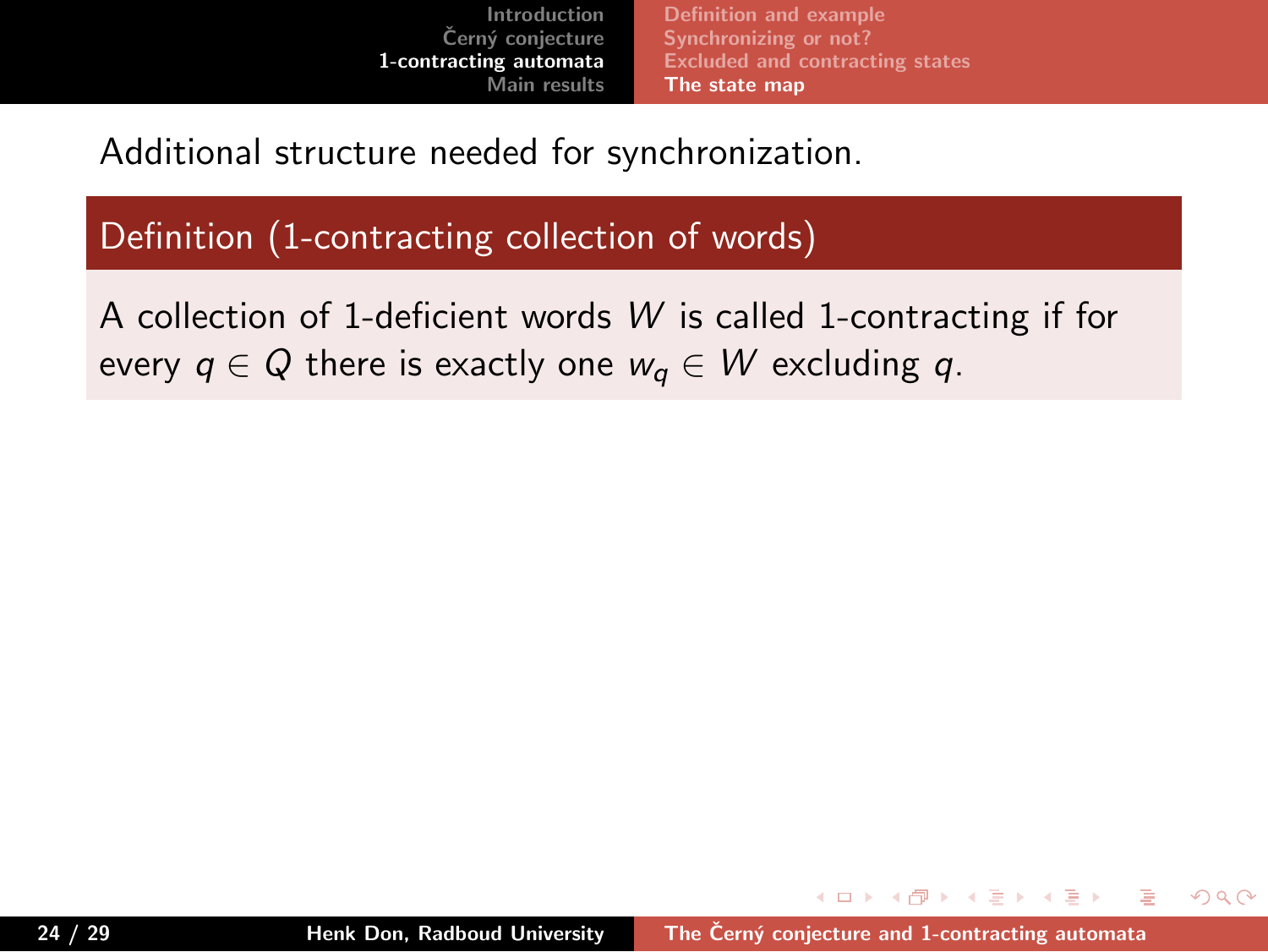#### **Introduction Cern´y conjecture ˇ 1-contracting automata Main results Definition and example Synchronizing or not? Contracting states The state map**

Additional structure needed for synchronization.

### Definition (1-contracting collection of words)

A collection of 1-deficient words *W* is called 1-contracting if for every  $q \in Q$  there is exactly one  $w_q \in W$  excluding  $q$ .

Now the following map is well-defined:

### Definition (state map)

Let *W* be a 1-contracting collection. The *state map*  $\sigma_W$  :  $Q \rightarrow Q$ induced by *W* is defined by

$$
\sigma_W(q)=q_c
$$

if *q<sup>c</sup>* is the contracting state for the word excluding *q*.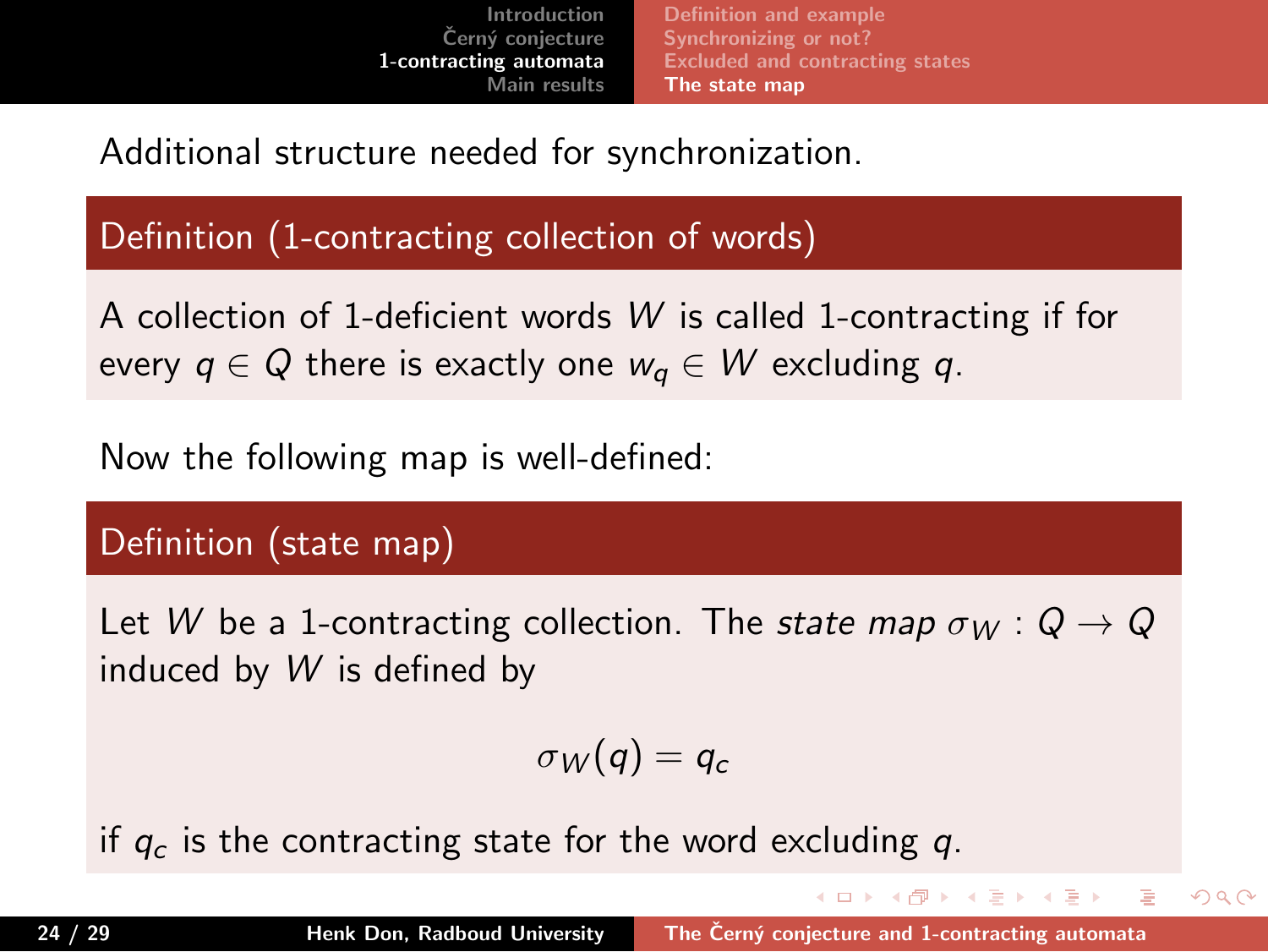



 $W = \{c, ca, cb, cab\}$  is a 1-contracting collection. State map:

 $\sigma_W(1) = 3$  $\sigma_W(2) = 4$  $\sigma_W(3) = 1$  $\sigma_W(4) = 2$ .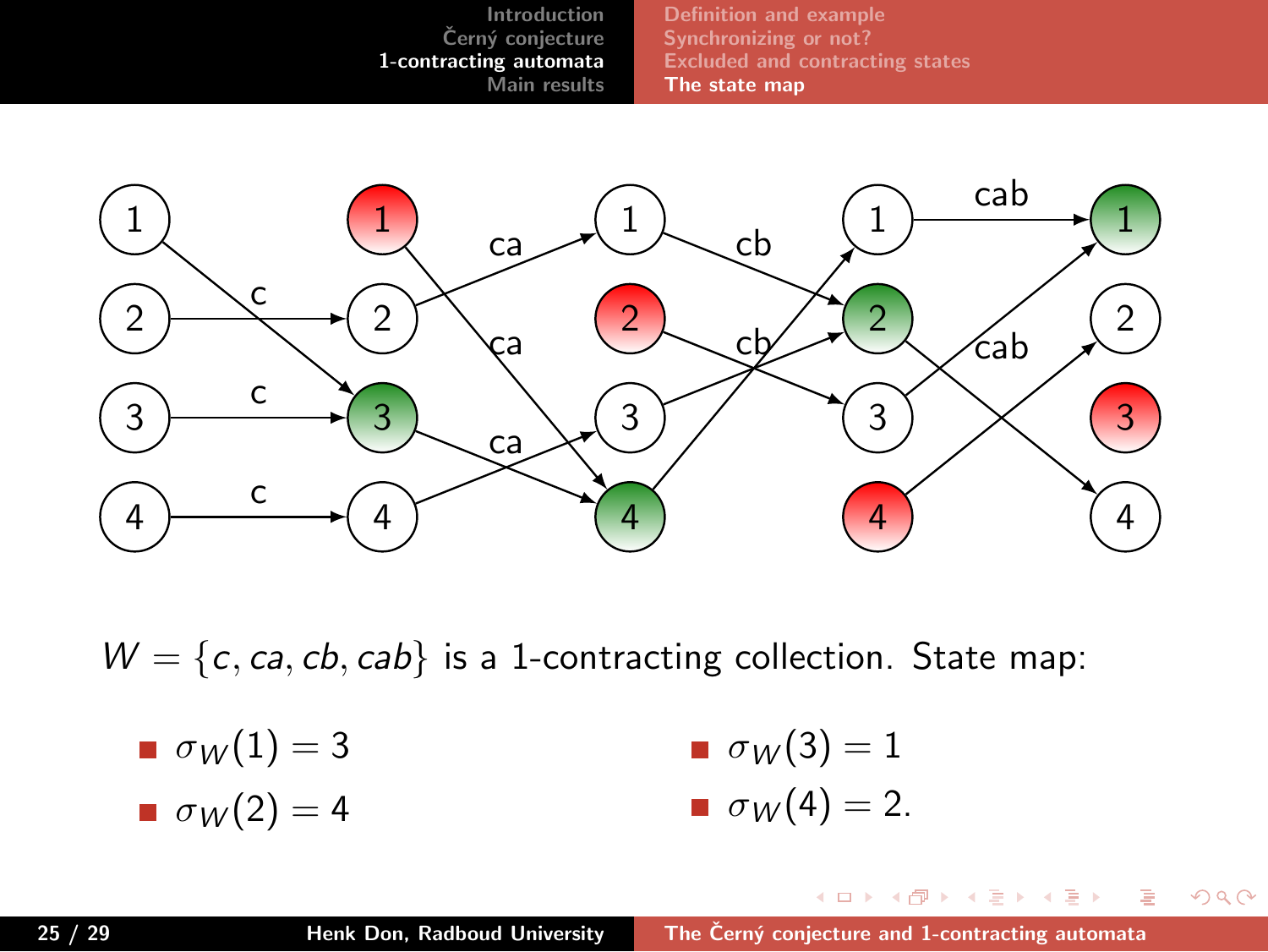**Complete reachability Word lengths Further research**

## Theorem

- **<sup>1</sup>** *A is completely reachable.*
- **<sup>2</sup>** *In particular, A is synchronizing.*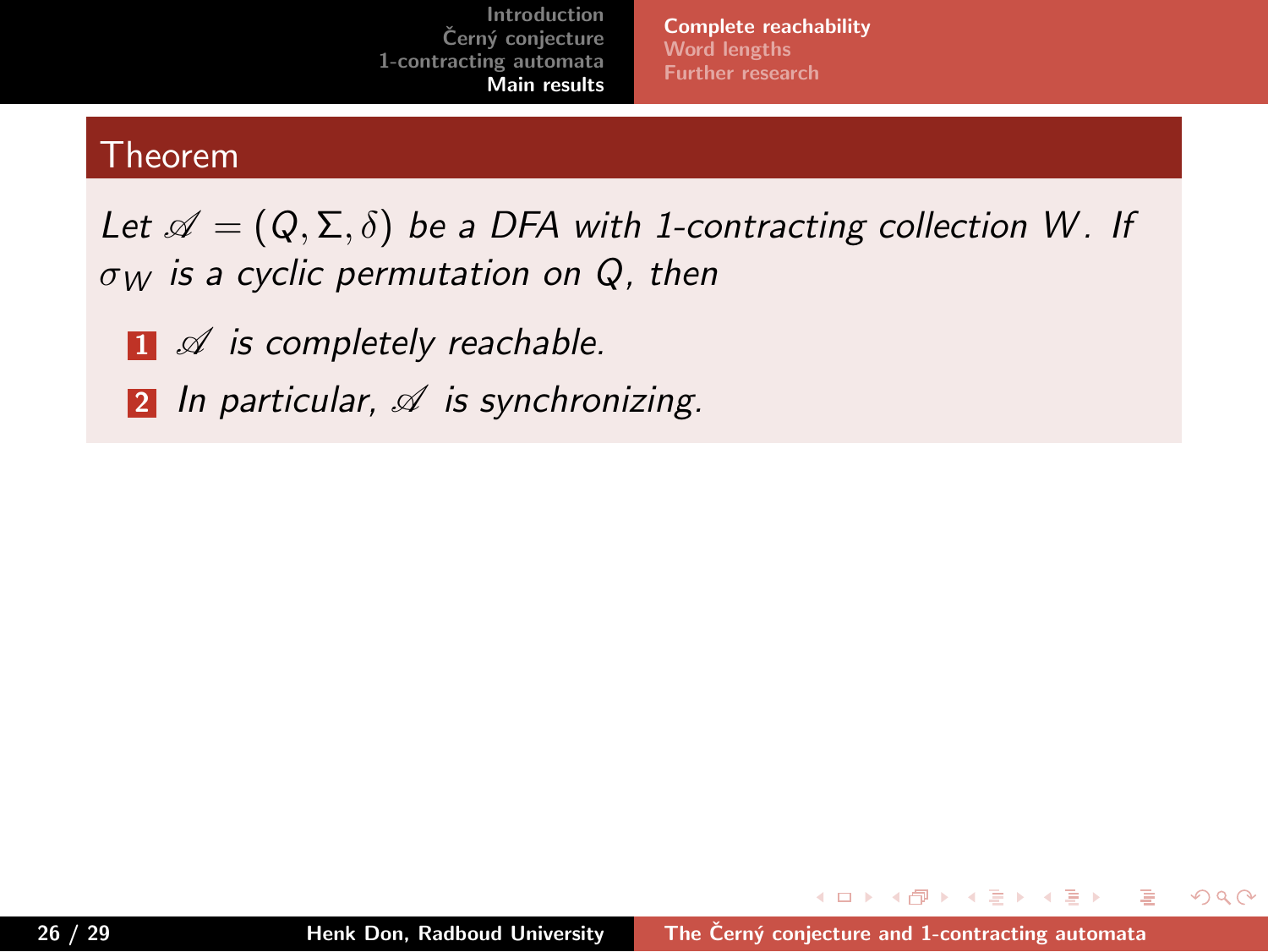**Complete reachability Word lengths Further research**

## Theorem

- **<sup>1</sup>** *A is completely reachable.*
- **<sup>2</sup>** *In particular, A is synchronizing.*
- I Idea of proof: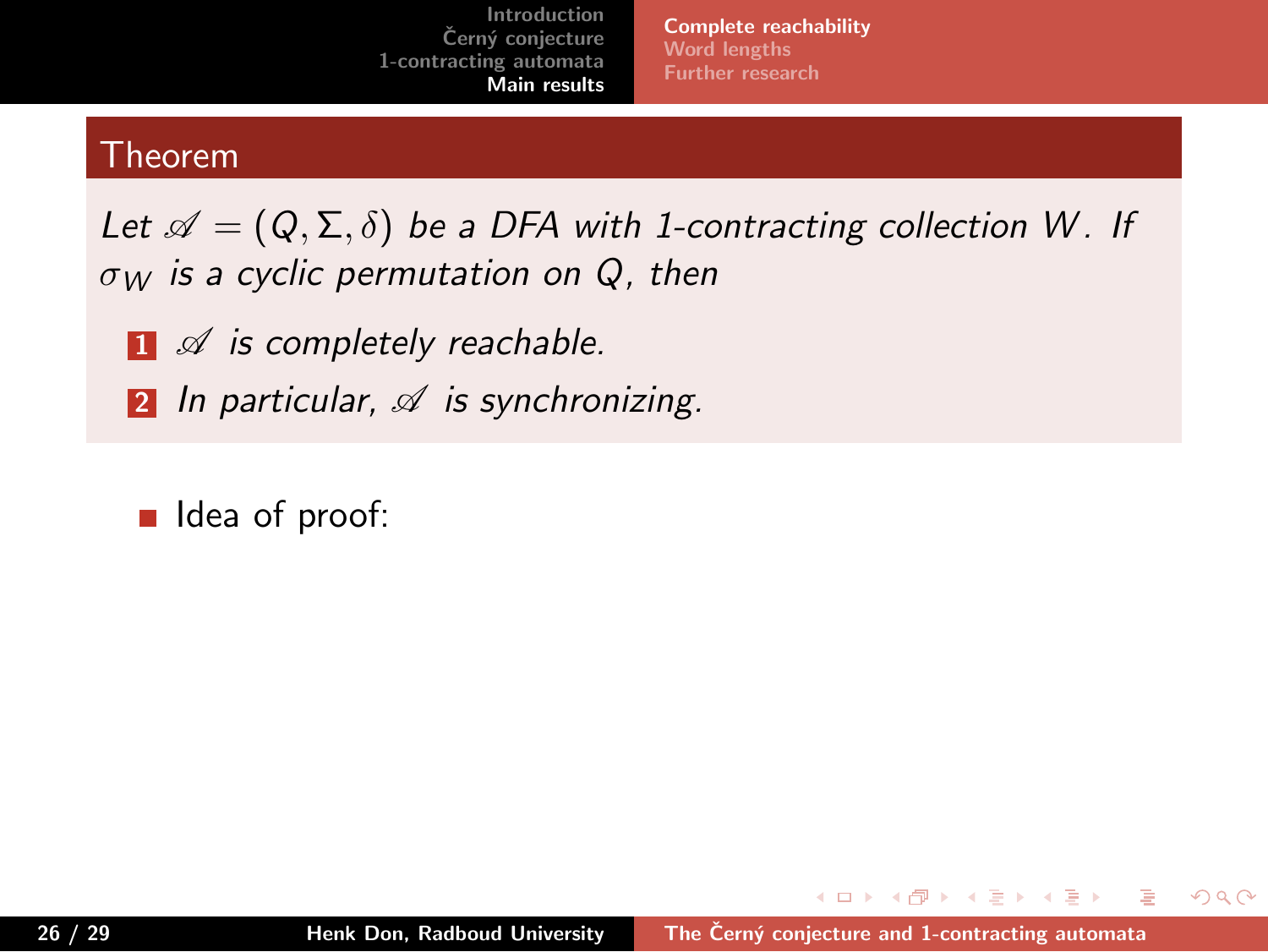**Complete reachability Word lengths Further research**

## Theorem

- **<sup>1</sup>** *A is completely reachable.*
- **<sup>2</sup>** *In particular, A is synchronizing.*
- I Idea of proof:
	- Suppose  $S \subseteq Q$  contains green, but not red.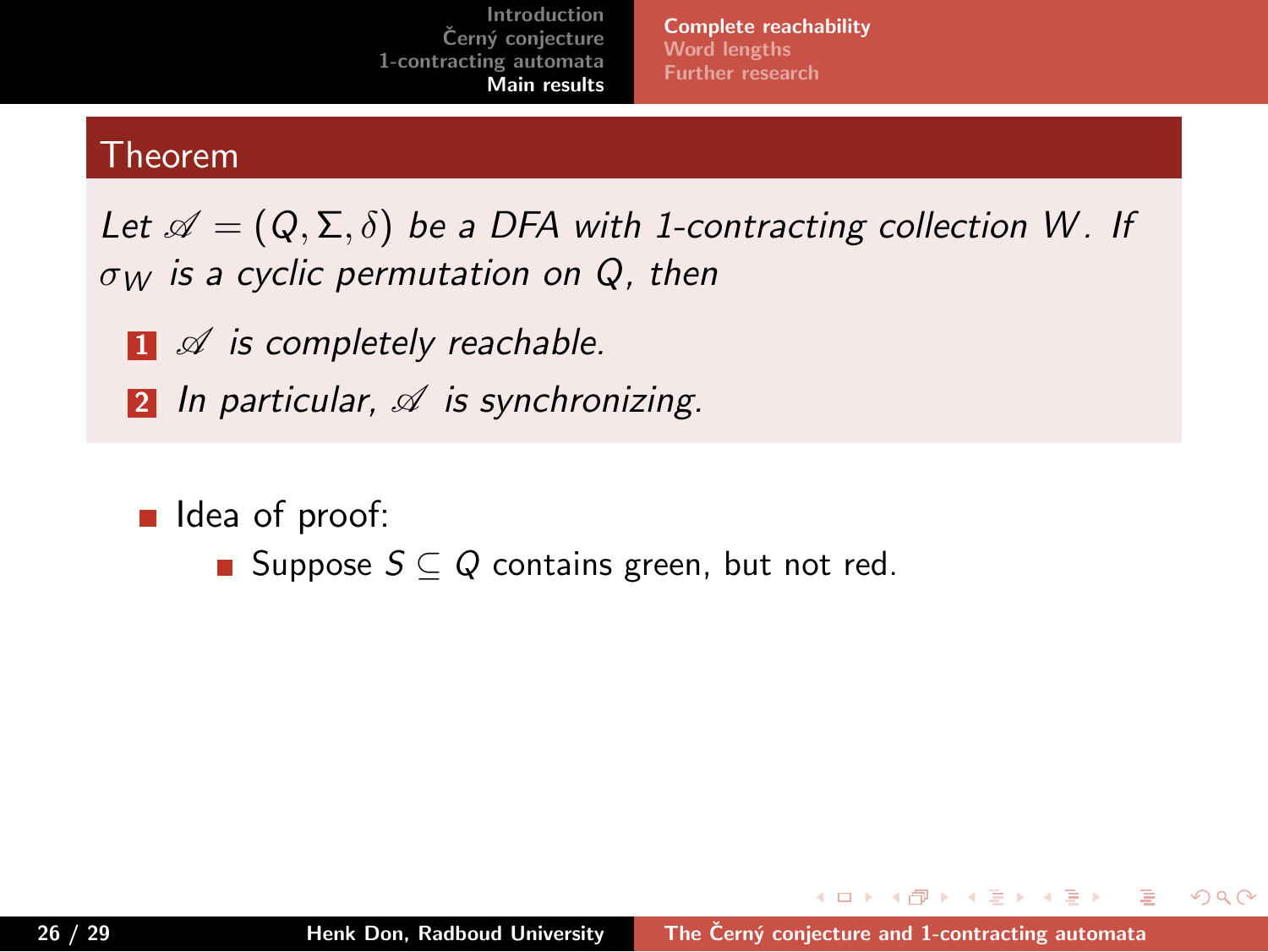**Complete reachability Word lengths Further research**

### Theorem

- **<sup>1</sup>** *A is completely reachable.*
- **<sup>2</sup>** *In particular, A is synchronizing.*
- I Idea of proof:
	- Suppose  $S \subseteq Q$  contains green, but not red.
	- Then there exists  $T \subseteq Q$  and  $w \in W$  such that  $|T| = |S + 1|$ and  $Tw = S$ .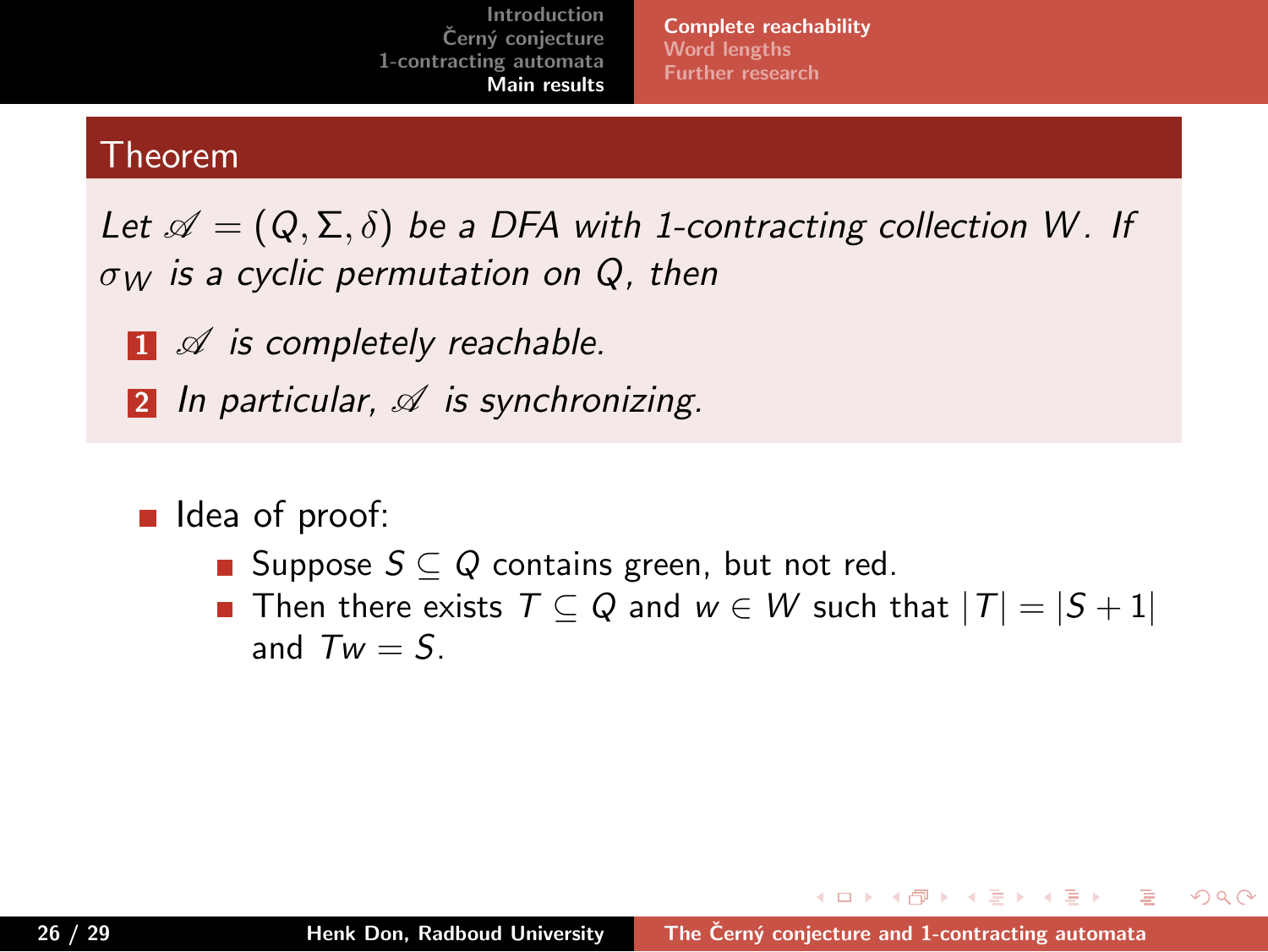**Complete reachability Word lengths Further research**

### Theorem

- **<sup>1</sup>** *A is completely reachable.*
- **<sup>2</sup>** *In particular, A is synchronizing.*
- I Idea of proof:
	- Suppose  $S \subseteq Q$  contains green, but not red.
	- Then there exists  $T \subseteq Q$  and  $w \in W$  such that  $|T| = |S + 1|$ and  $Tw = S$ .
- In fact, if *S* is a subset of *Q* of size *k*, then *S* is reachable by concatenating  $n - k$  words from  $W$ .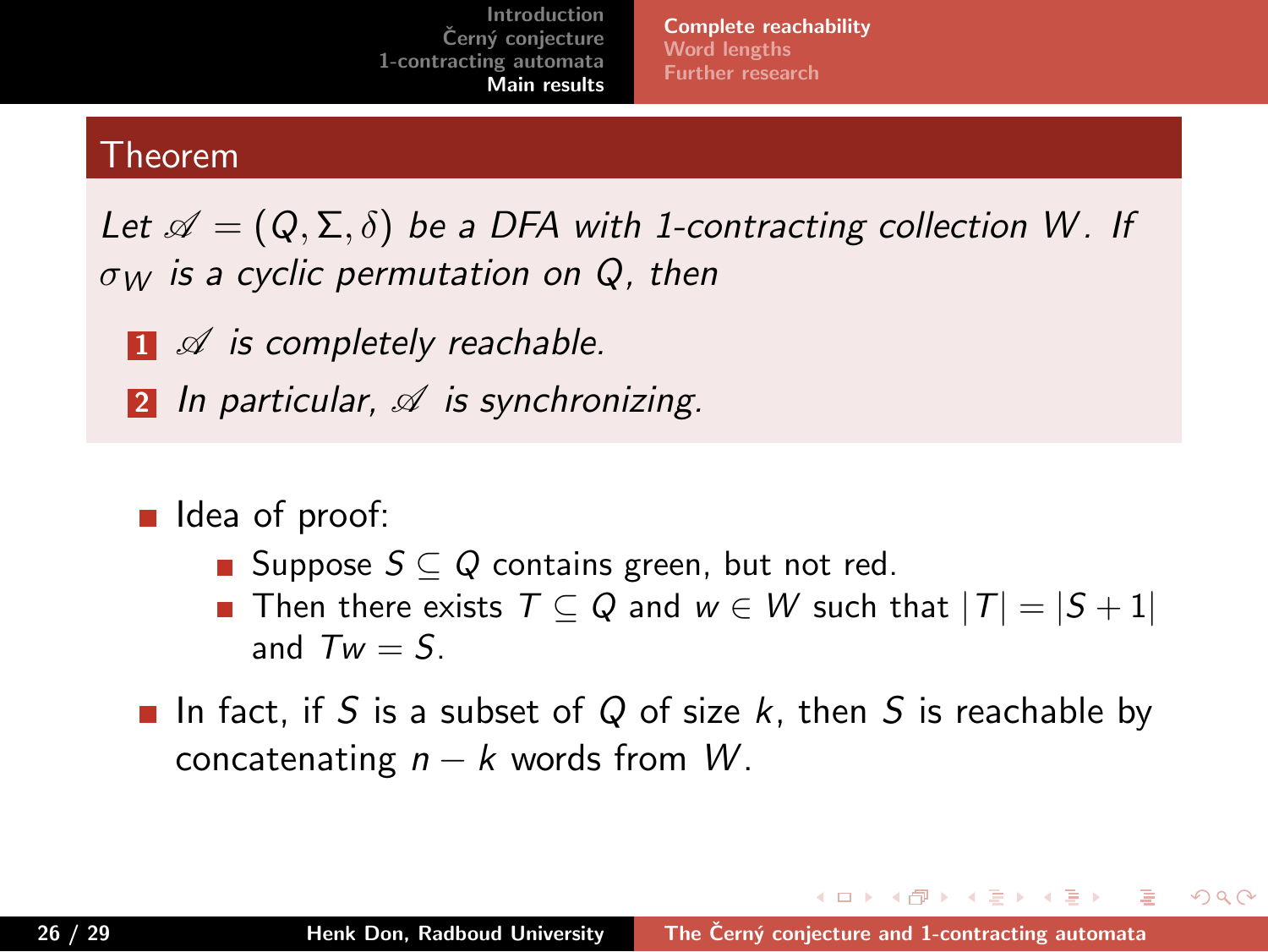**Complete reachability Word lengths Further research**

### Theorem

- **<sup>1</sup>** *A is completely reachable.*
- **<sup>2</sup>** *In particular, A is synchronizing.*
- I Idea of proof:
	- Suppose  $S \subseteq Q$  contains green, but not red.
	- Then there exists  $T \subseteq Q$  and  $w \in W$  such that  $|T| = |S + 1|$ and  $Tw = S$ .
- In fact, if *S* is a subset of *Q* of size *k*, then *S* is reachable by concatenating  $n - k$  words from  $W$ .
- In the previous example, the state map clearly is *not* a cyclic permutation.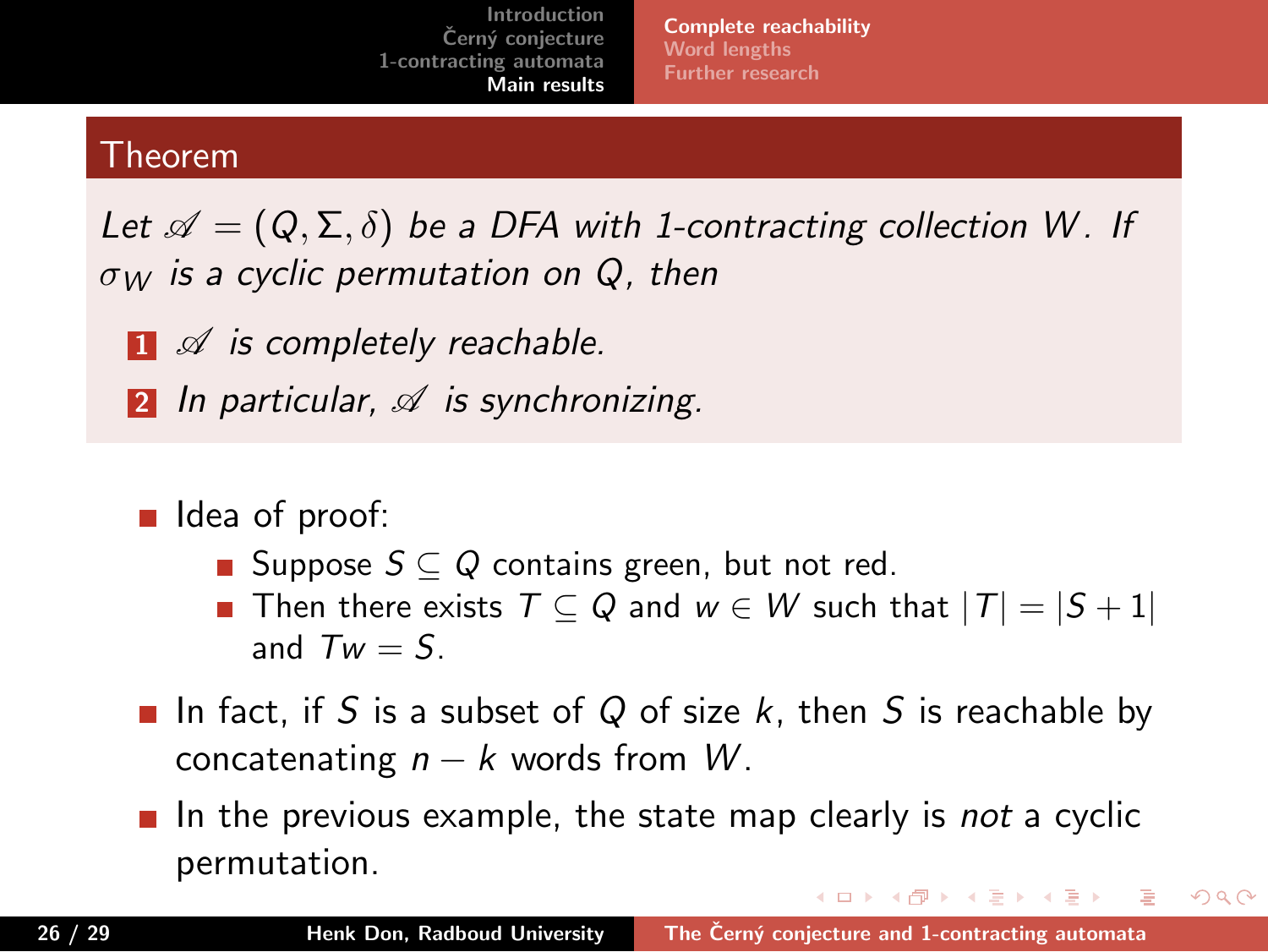**Complete reachability Word lengths Further research**

### Theorem

*Let*  $\mathscr{A} = (Q, \Sigma, \delta)$  *be a DFA with 1-contracting collection W. If σ<sup>W</sup> is a cyclic permutation on Q and |w| ≤ n for all w ∈ W , then*

- **1** *If S ⊆ Q has size* 1 *≤ k ≤ n, then S is reachable by a word of length at most n*(*n − k*)*.*
- **<sup>2</sup>** *A has a synchronizing word of length at most* (*n −* 1)<sup>2</sup> *.*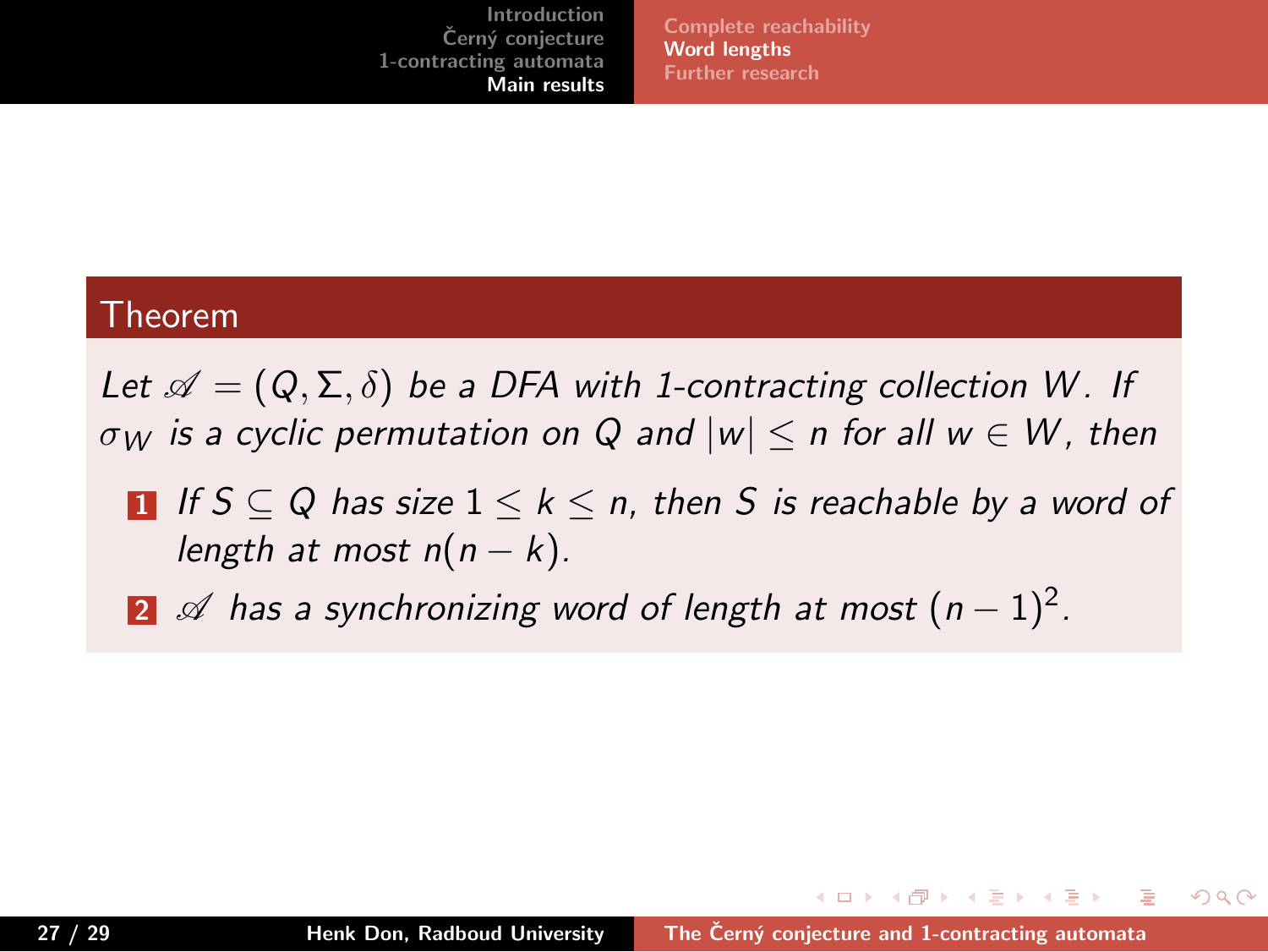

Open questions:

Words in a 1-contracting collection can always be chosen to have length at most *n*. Is this still true if we require the state map to be a cyclic permutation?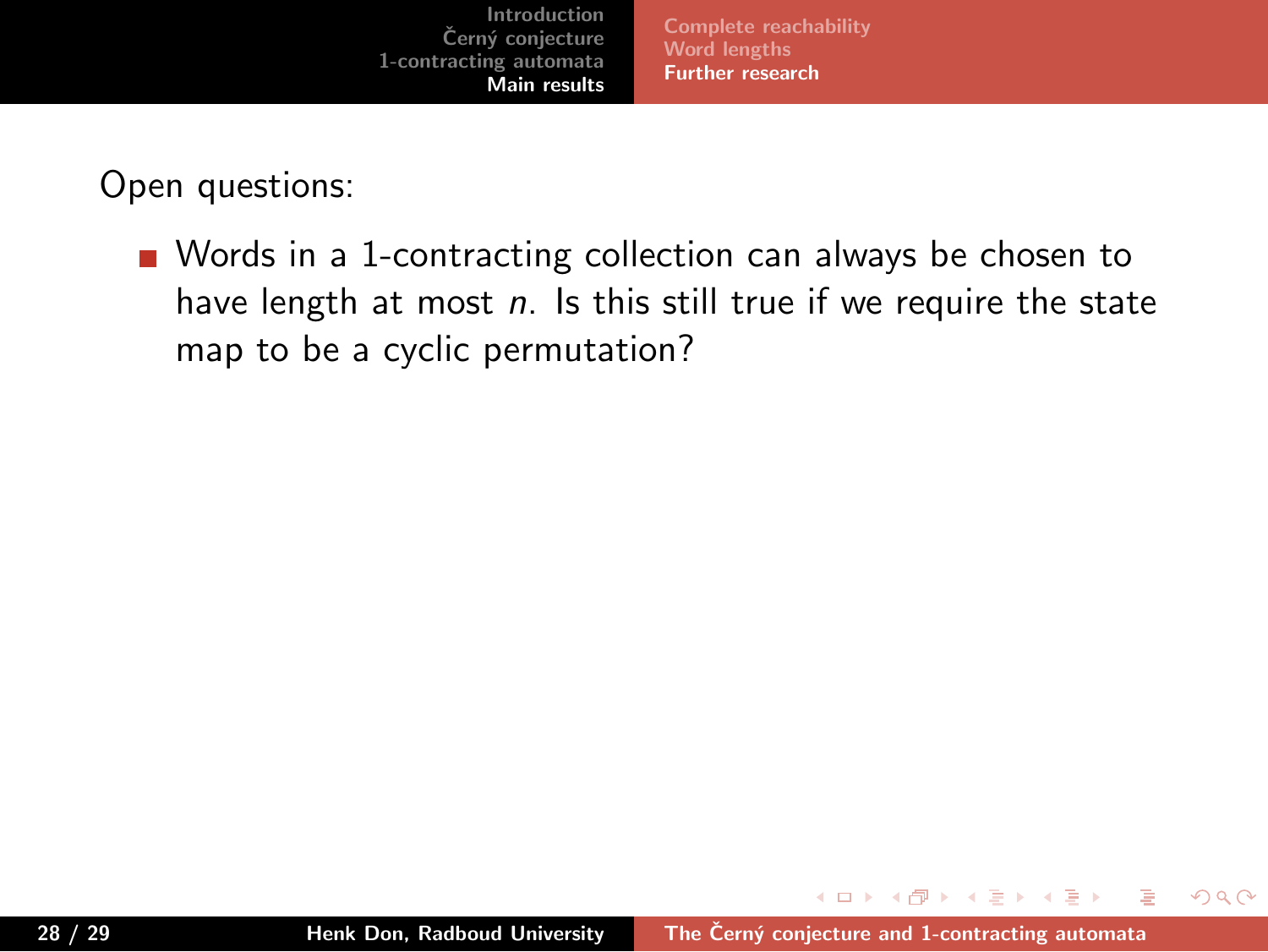

Open questions:

- Words in a 1-contracting collection can always be chosen to have length at most *n*. Is this still true if we require the state map to be a cyclic permutation?
- Weaker conditions? Can idea of the state map be generalized? (Yes! Recent work by Bondar, Volkov)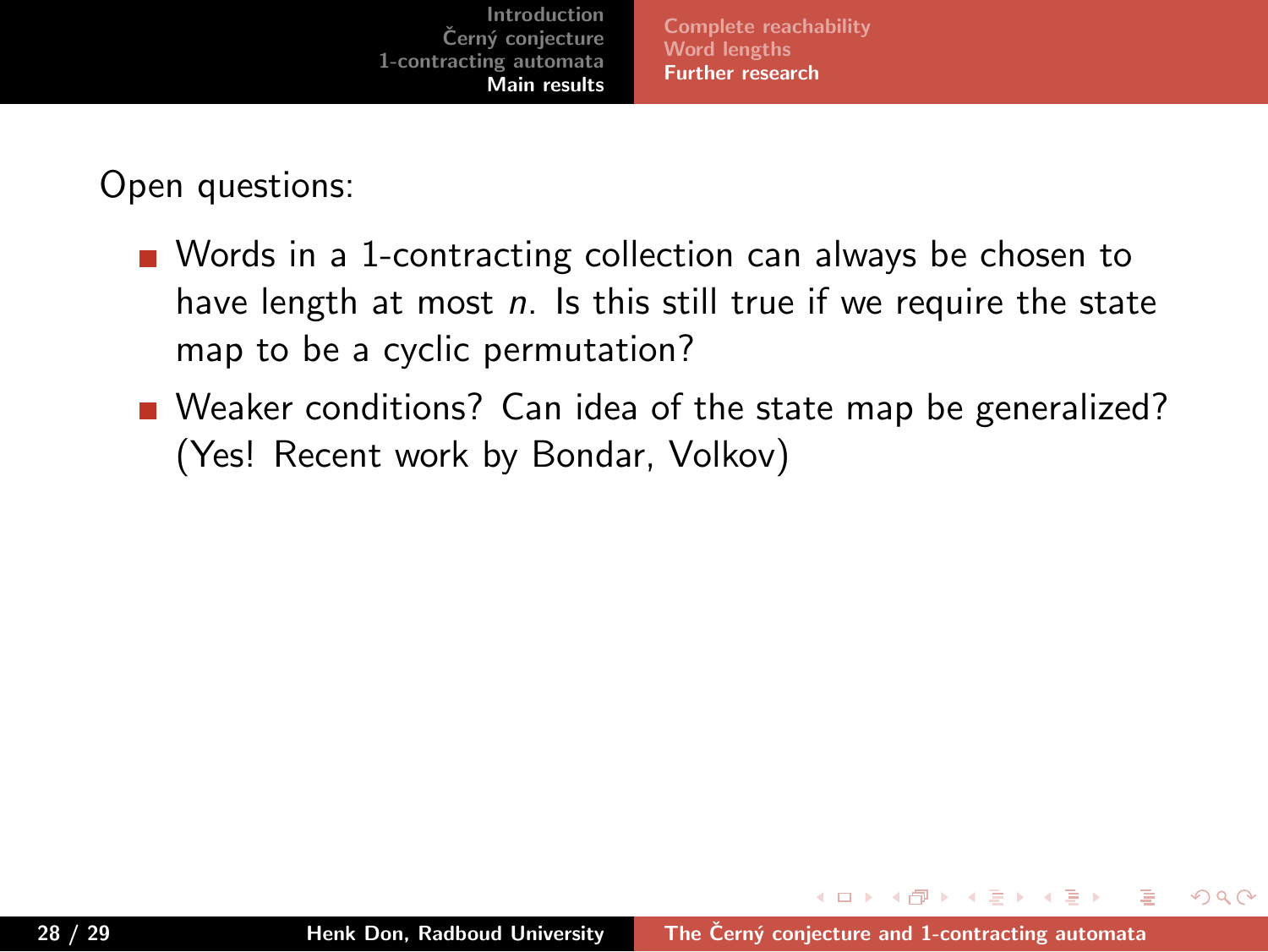Open questions:

Words in a 1-contracting collection can always be chosen to have length at most *n*. Is this still true if we require the state map to be a cyclic permutation?

**Complete reachability Word lengths Further research**

Weaker conditions? Can idea of the state map be generalized? (Yes! Recent work by Bondar, Volkov)

### Conjecture

*Let*  $\mathscr{A} = (Q, \Sigma, \delta)$  *be an n-state DFA. If*  $S \subseteq Q$ ,  $|S| = k$  *and there exists a word w*  $\in \Sigma^*$  *such that Qw* = *S*, then there exists a word *with this property of length at most*  $n(n - k)$ *.* 

. . . . . .

This would imply Černý's conjecture.